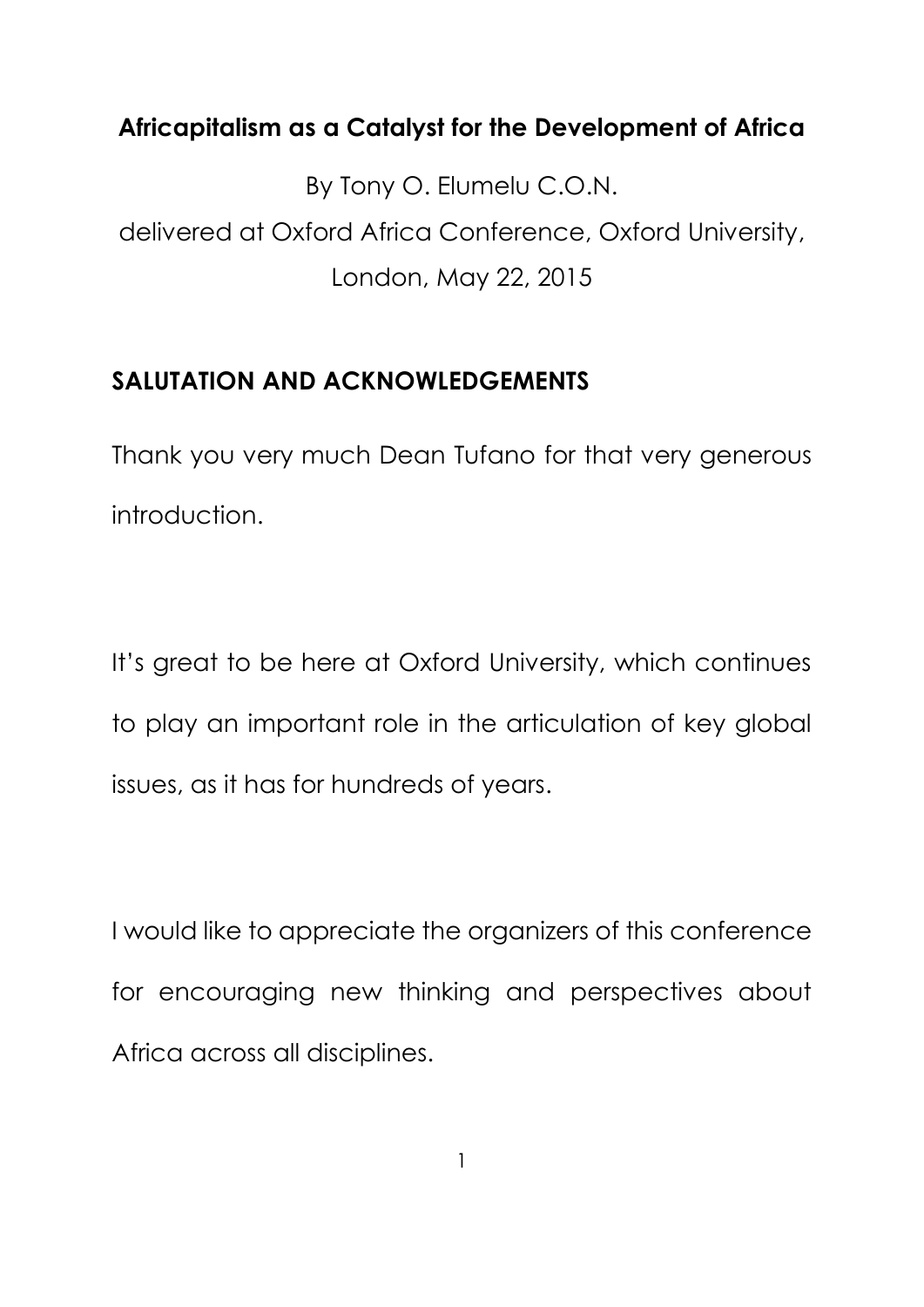I particularly want to thank Yasmin Kumi for her tireless work to facilitate my presence here today.

I want to speak about *"Africapitalism as a Catalyst for Development in Africa."*

Today is a continuation of a conversation I started in November 2014 with a piece in *The Economist* where I declared that 2015 would be *'The Year of the African Entrepreneur'* and backed it up in December by launching the \$100 million Tony Elumelu Entrepreneurship Programme, also known as TEEP. This programme is identifying and providing mentoring, training, networking, and funding for 1,000 African start-ups per year for the next ten years.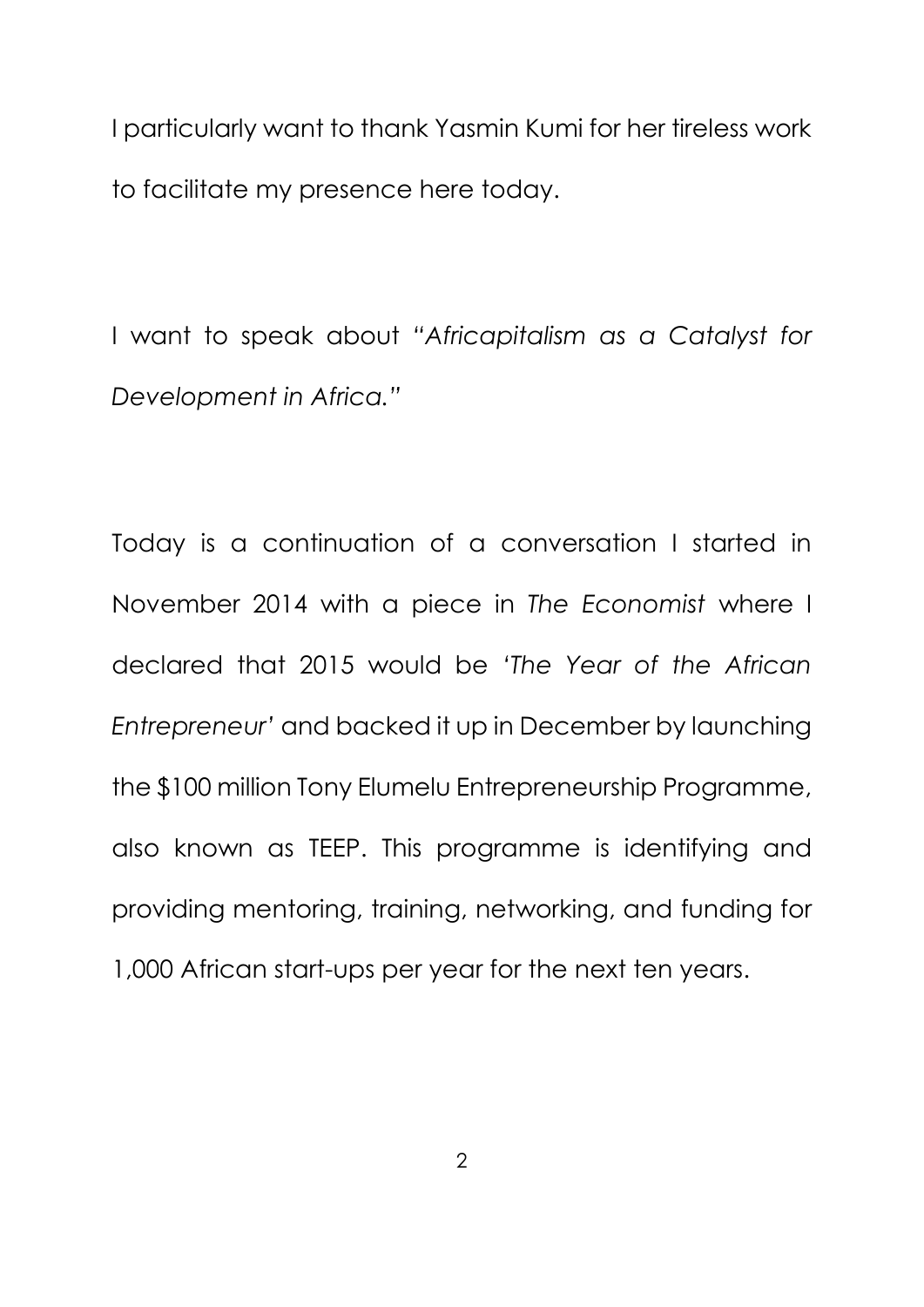The programme kicked off on January 1, 2015 and we had an amazing response from across Africa with over 20,000 applications from 54 African countries and territories. With support from Accenture and a pan-African Selection Committee, we picked 1,000 amazing entrepreneurs from 52 African countries. These 1,000 are now in the midst of a 12 week online business skills training programme, and have been paired with 400 expert mentors from around the world. In July, they will come from all corners of Africa to Lagos for a boot camp where they will complete their training, receive their first cheques, and build pan-African networks that will last a life time.

Last week, I was at the White House in Washington to support President Obama's Global Entrepreneurship Initiative, "SPARK" where I was invited to speak about my vision for how entrepreneurship can transform Africa,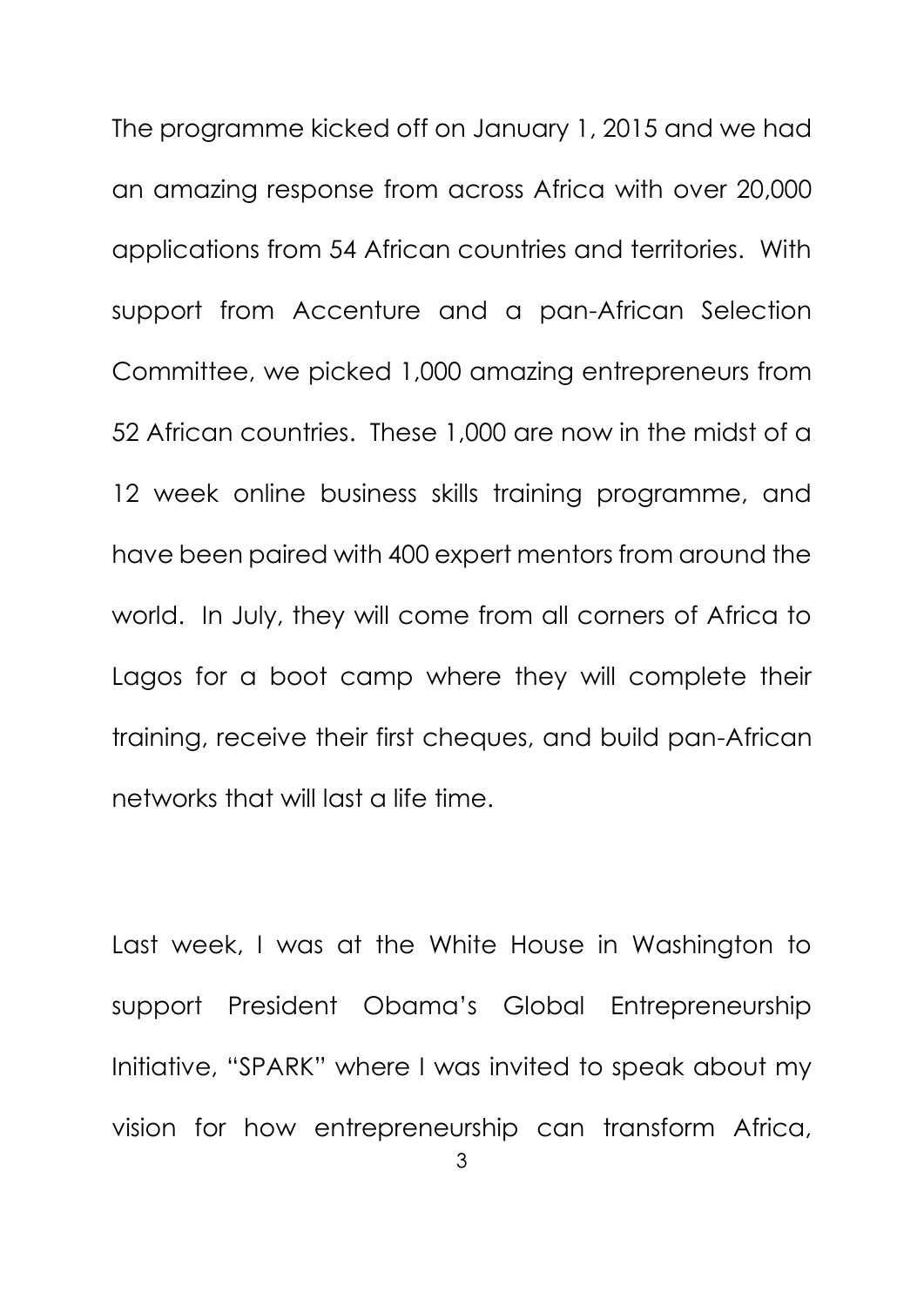including a focus on the Tony Elumelu **Foundation**  Entrepreneurship Programme. The following day, I gave a keynote address at Georgetown University titled "Entrepreneurship-led Development", where I spoke specifically about how entrepreneurship represents a bottom-up approach to development – the kind of small, young entrepreneurs supported by my foundation.

I've focused on entrepreneurship because it is the beginning of the story of how private enterprise can impact the development of Africa. After all, a healthy and resilient business ecosystem has a spectrum of enterprises – from the small entrepreneurial venture all the way up to the large, established multinational companies.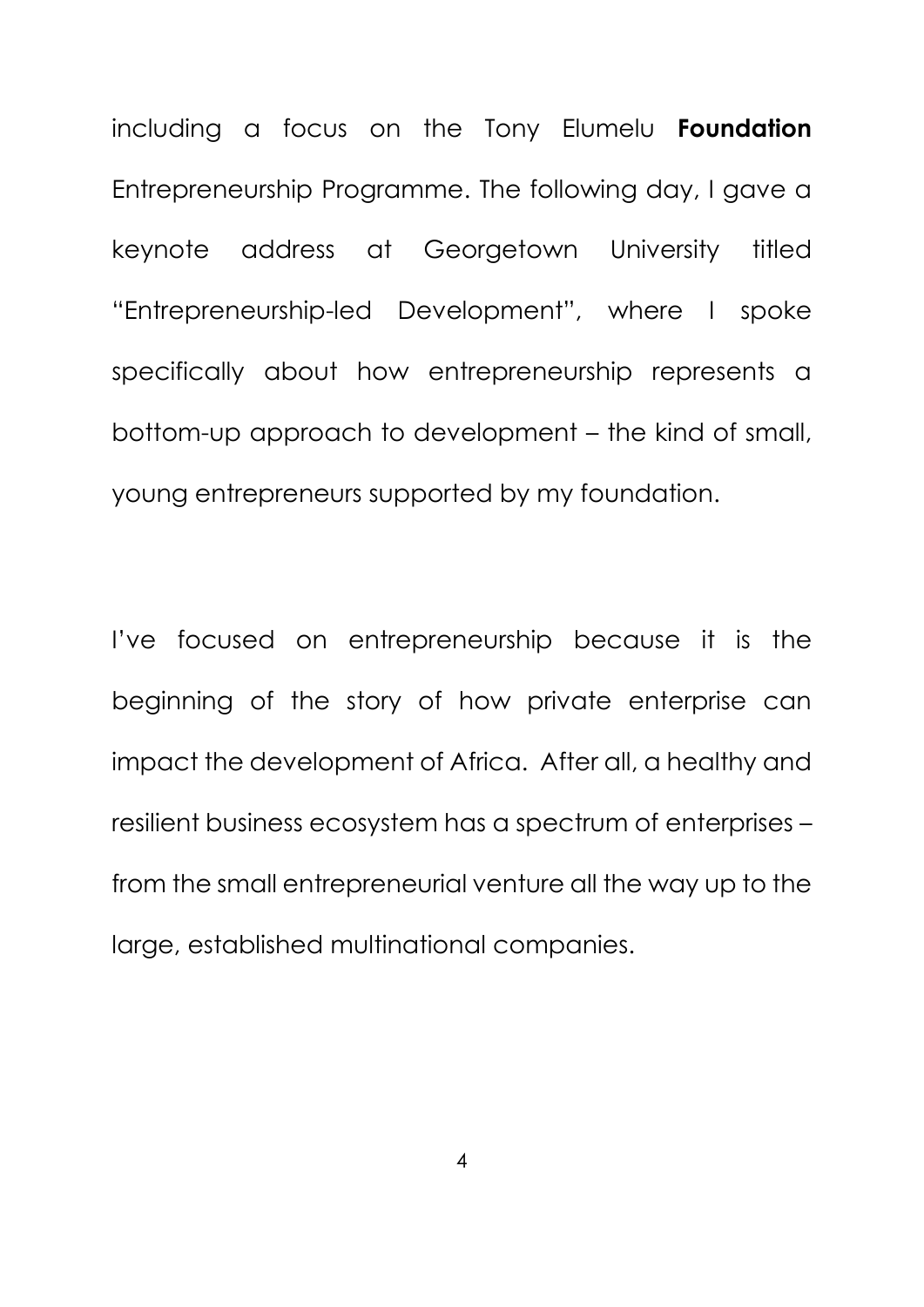And today, I will focus on what already-established businesses can do to advance Africa's development through an economic philosophy I call "Africapitalism" – which centers around the private sector's critical role in driving economic and social development across the continent. In this context, my focus will not be on the individual entrepreneur, but on what the large, established companies in Africa, or those planning to come in to Africa, can do to maximize the private sector's *development dividend*.

#### **FOLLOW THE MONEY**

Currently, African and donor governments preoccupy themselves with developing the right aid programs and the

5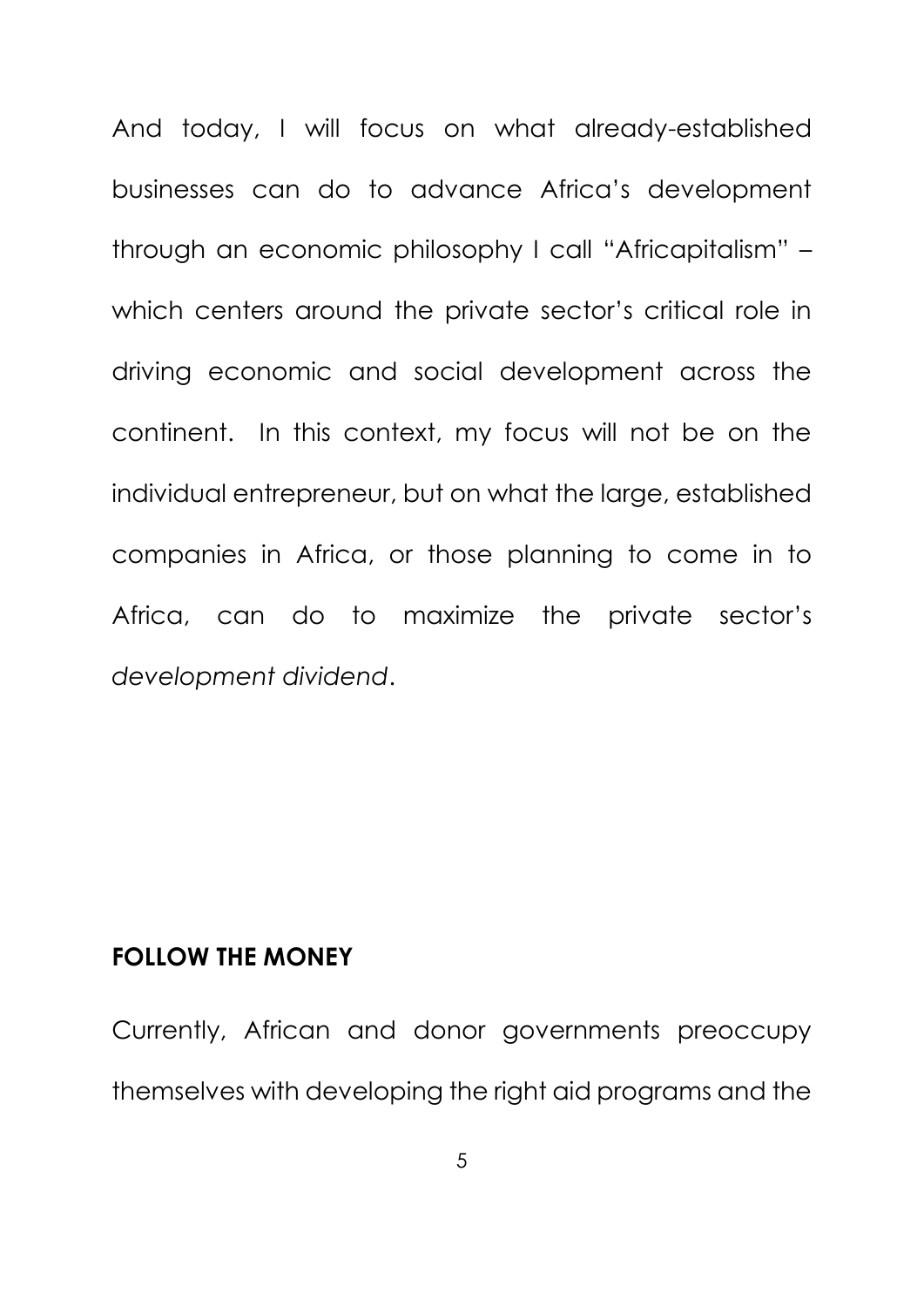right level of spending in each sector to advance development- OECD countries aim to set aside .7% of their national budgets for international development. On the African side, our African governments debate what percentage of their federal budgets to allocate to the various sectors of greatest social need- 5% for health according to the Abuja Declaration and 10% for agriculture according to the Maputo Declaration, for example.

Governments are the key players in official aid flows, aided by philanthropies and non-profit service organizations. For example, last year, Africa received a total of \$56 billion in Official Development Assistance (ODA), and a few billions more in philanthropic assistance – a new high water mark for total ODA to Africa in a single year. However, even with aid at record levels added to billions more in philanthropic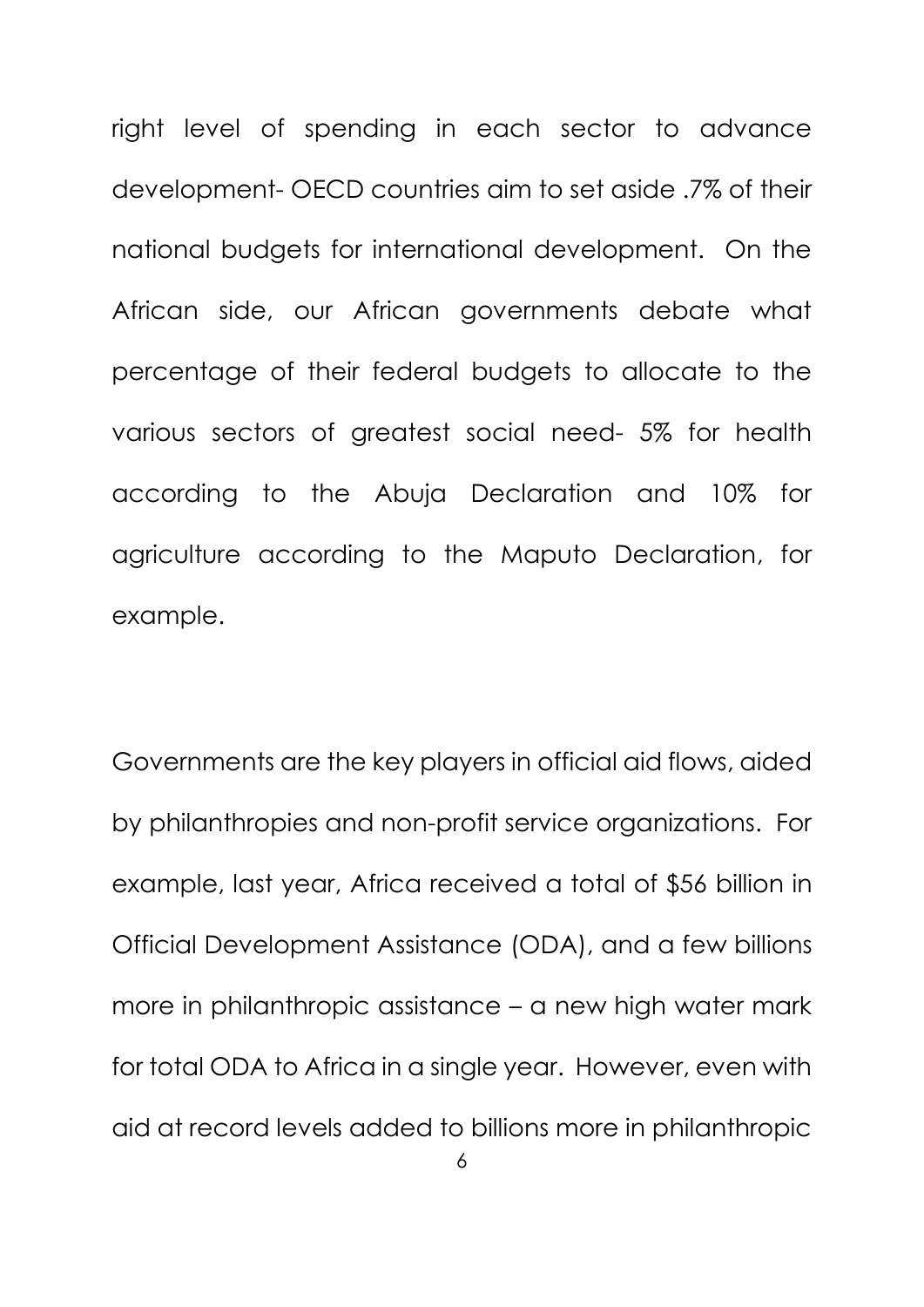funds, it is still dwarfed by the total amount of annual private international capital flows to Africa.

Last year, Foreign Direct Investment (FDI) to Africa was \$57 billion – a billion more than what we received in official bilateral and multilateral aid. When we combine remittances and intra-African investments with FDI, we are talking of nearly \$200 billion in private capital a year and rising. This is already having an impact on development on the continent, but with a more deliberate effort to drive a new kind of private sector investment model, this could definitely have an even greater impact.

#### **Private Sector Companies as Development Partners**

7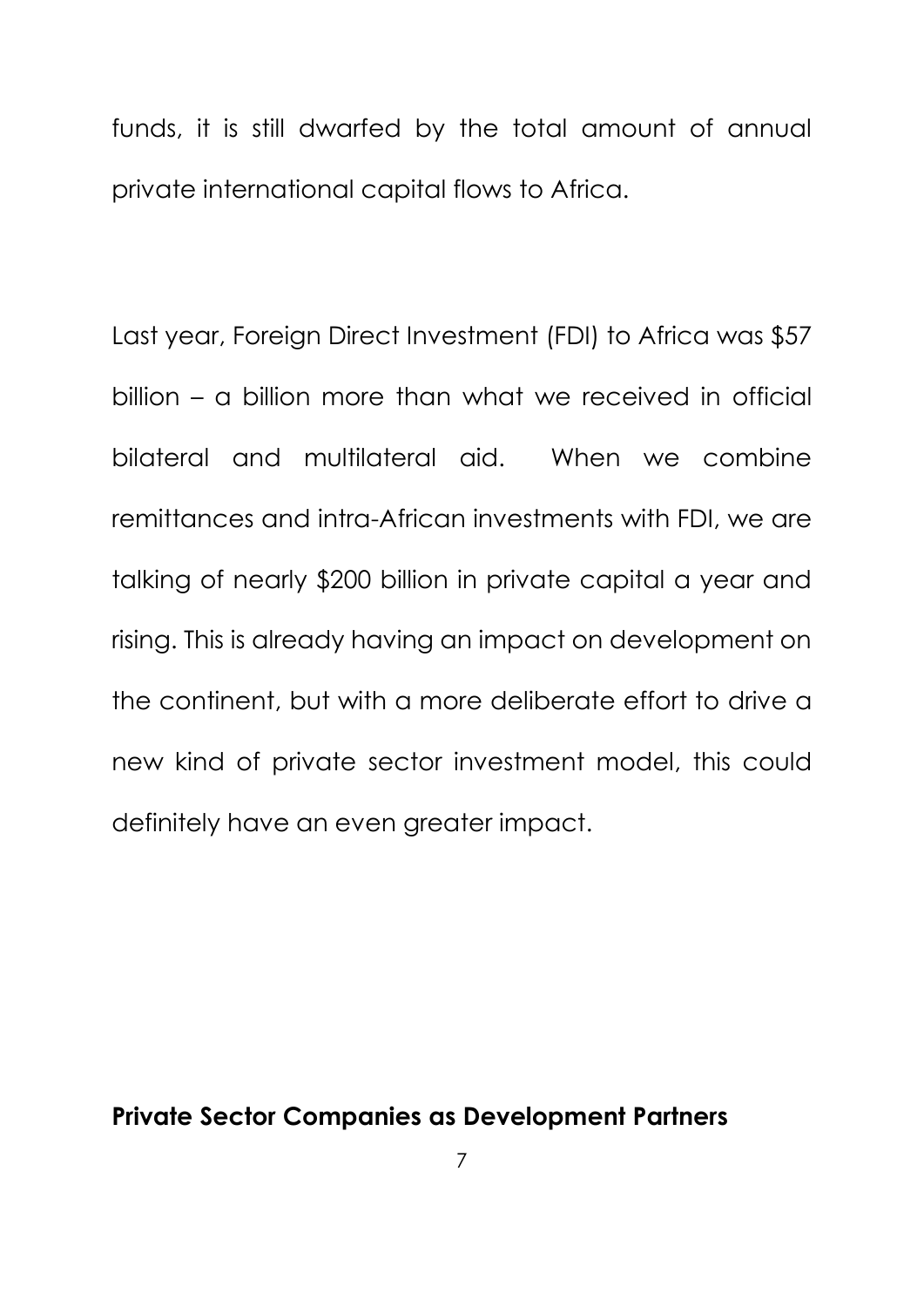My point is simple.

We need to expand the pool of development actors and expand our development mechanisms to enable all actors to participate in a way that is congruent with the way they naturally function.

Large national and multi-national companies across Africa, both African and foreign owned, are creating hundreds of thousands of jobs, in multiple countries, and integrating the continent more and more each day. According to a World Bank study, Africa's private sector accounts for about two-thirds of total investments, fourfifths of total consumption, and three-quarters of total credit on the continent. This all adds up to increased development based on economic opportunity.

8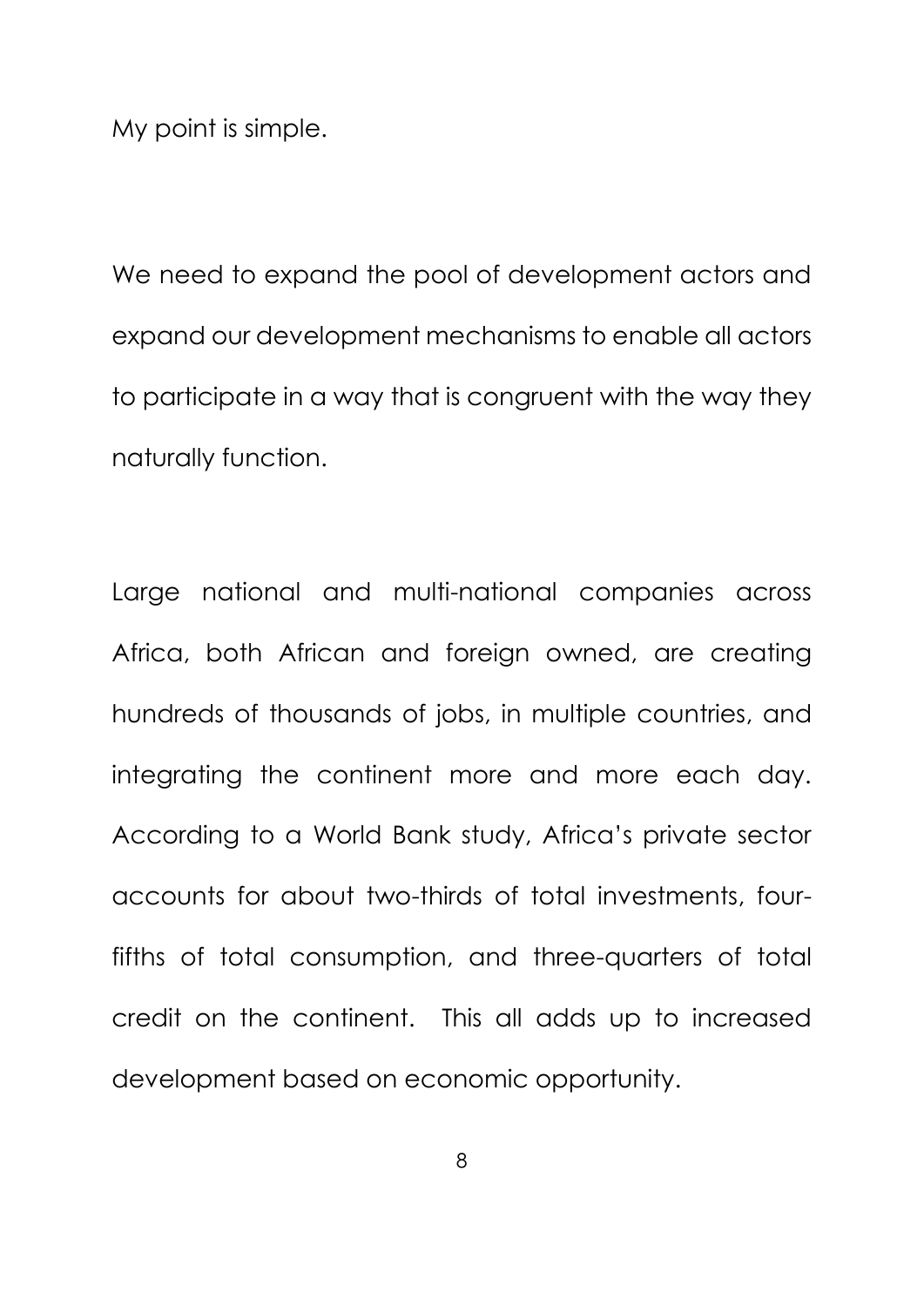The private sector needs to be recognized and charged with being a key player in not just Africa's development, *generally*, but Africa's development agenda, *deliberately, and specifically.*

This is what I've been preaching- I call this Africapitalism.

Africapitalism is an economic philosophy that promotes long-term investment in strategic sectors that will create economic and social wealth- that is financial returns for shareholders as well as social dividends for society.

Although Africa received a record amount of FDI last year, a recent article in the *Financial Times* estimates that one-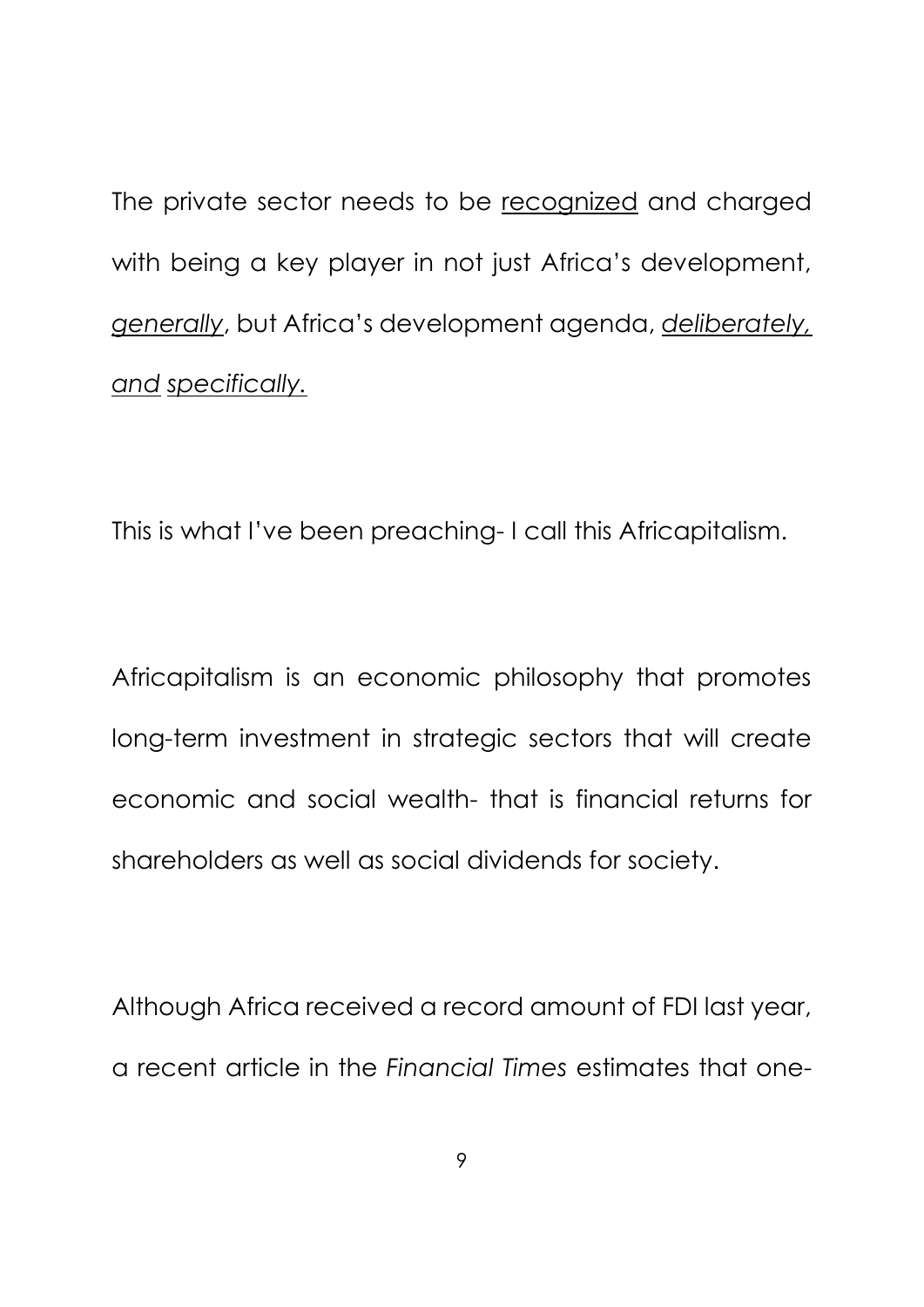third of that investment still flowed into extractive based projects.

This is why Africapitalism as an approach is so important to Africa's economic and social future.

In practice, Africapitalism advocates for more local value creation instead of the extraction model, intra-African trade and investment, regional integration, and the development of local human capital and other capacities to drive Africa forward.

10 As part of the global effort to reconsider the role of business in society, there are a number of movements with similar aims to Africapitalism. One of which I am a member and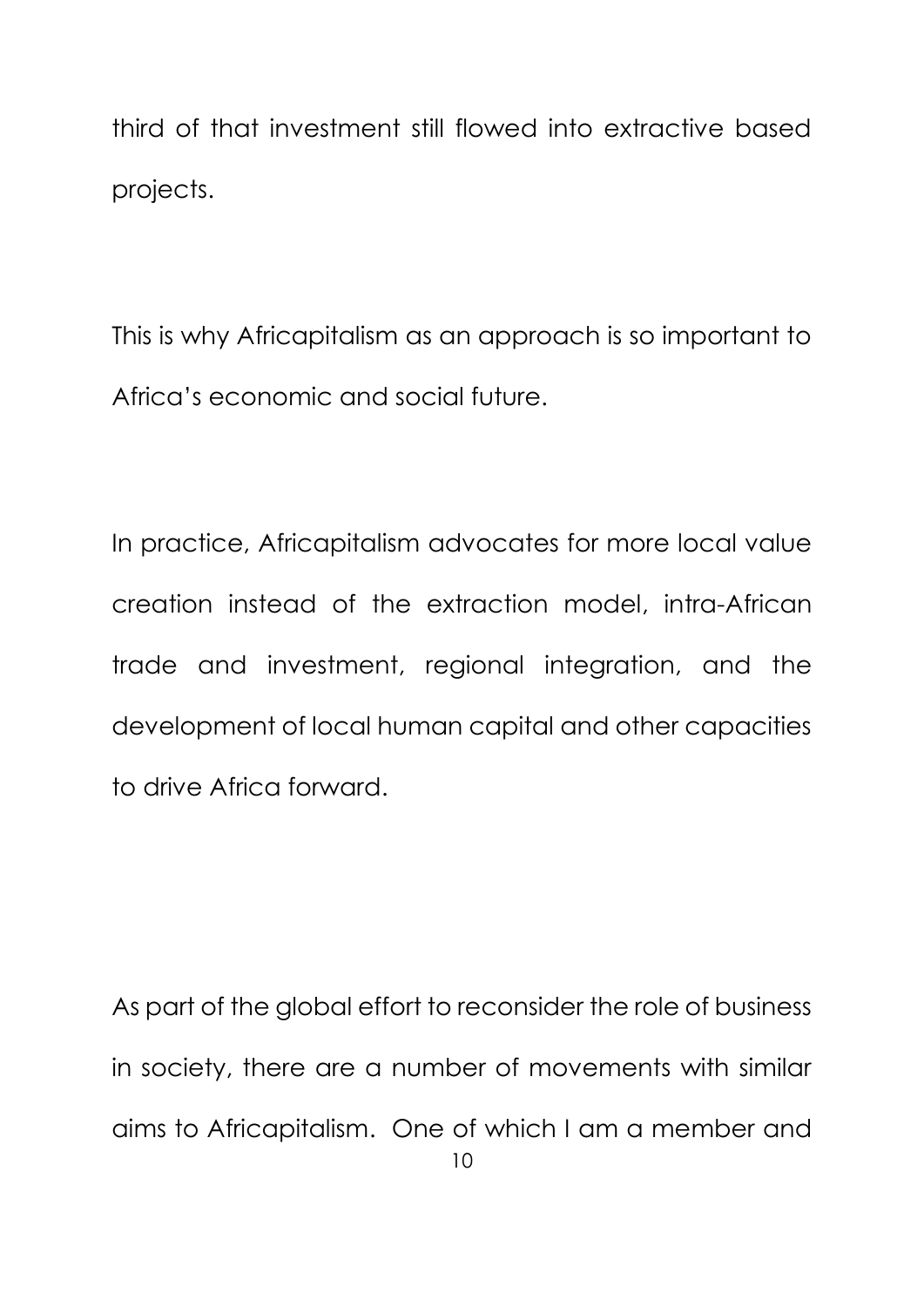supporter is called Inclusive Capitalism, championed by Tony Elumelu Foundation Advisory Board Member Lady Lynn de Rothschild and McKinsey Managing Director Dominic Barton.

Inclusive capitalism is, of course, like the capitalism you know, but a version in which the benefits are more widely shared by all.

Professor Michael Porter of Harvard Business School and Founding patron of the Tony Elumelu Foundation, promotes the concept of "Shared Value," which is the belief that the competitiveness of a company and the health of the communities around it are mutually dependent.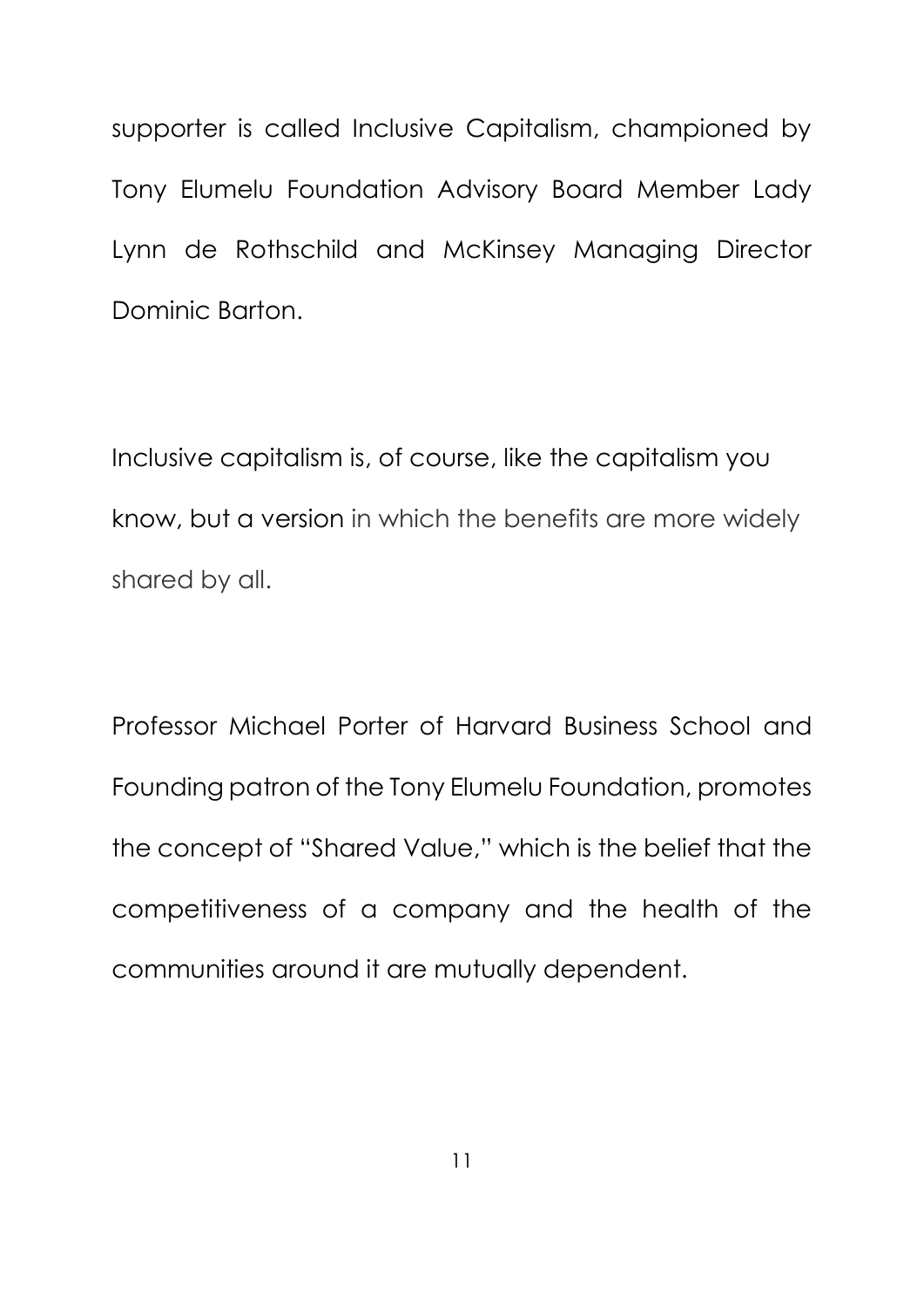Dr. Jim Kim, President of the World Bank, talks about "*Shared Prosperity,"* which is the necessity of achieving broad-based economic growth that permeates all levels of society, not just a small elite subset, as is usually the case with commodity-dependent economies.

Africapitalism brings these three concepts together because Africapitalism is *"Shared Purpose."*

Africapitalism therefore means we cannot leave the business of development up to our governments, donor countries and philanthropic organizations alone. The private sector must be involved in the business of development. We in the African private sector must wake up, recognize and embrace our role in driving the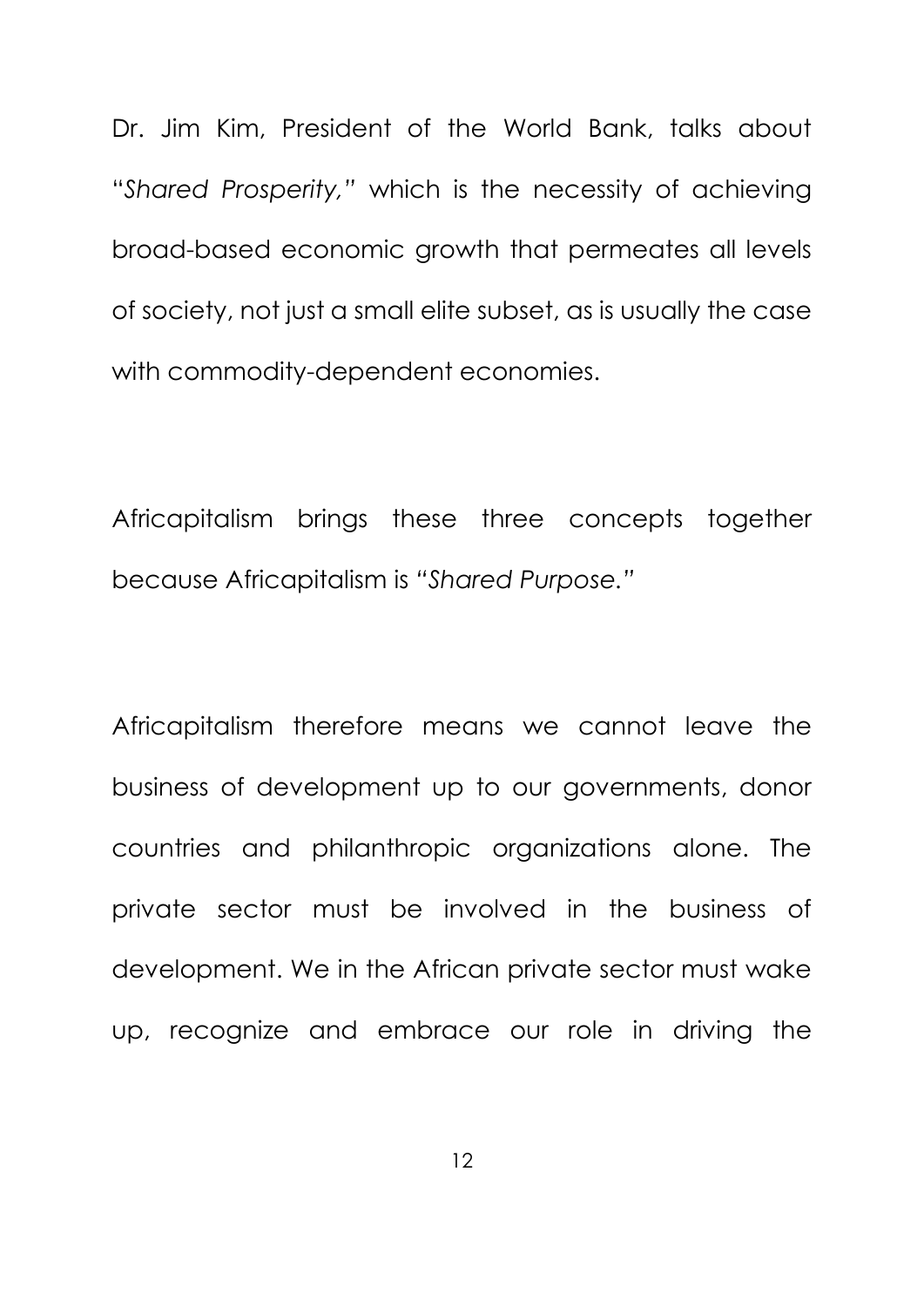economic growth AND the social development of Africa, and we must act on that responsibility in tangible ways.

We must do this not just through philanthropy and the CSR practices that have been inherited from western companies, but by the way we run our business and the types of investment choices we make. As we strive for greater financial returns, the development dividend *must be part* of the strategic calculations we make.

And we must think in the long-term because the kinds of challenges we face on the continent require not only vision but also patience and perseverance.

I am the Chairman of Heirs holdings, and we practice what we preach.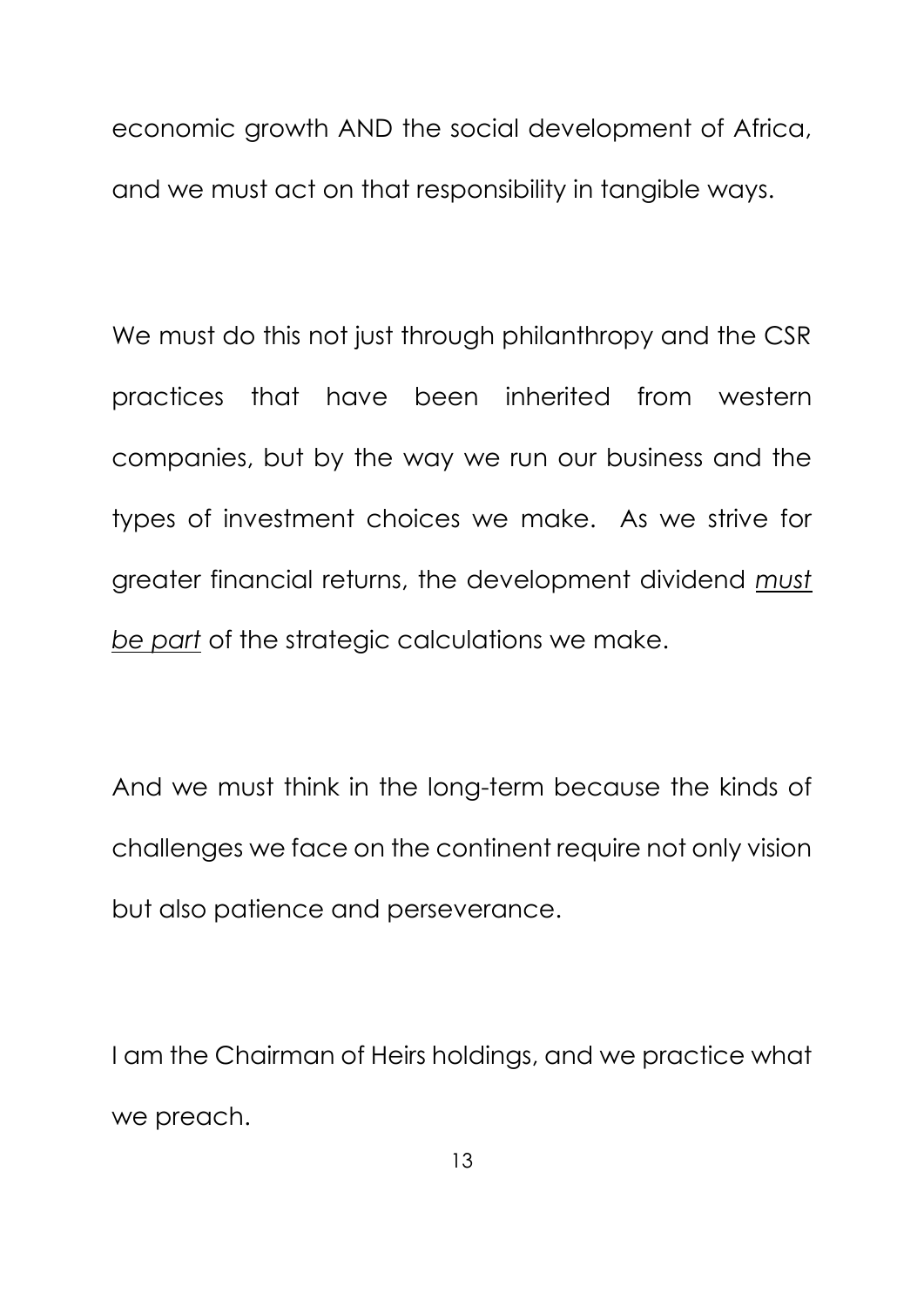We are a pan-African company that invests in the key strategic sectors of power, oil & gas, financial services, real estate & hospitality, agriculture, and healthcare -- all for the long term, and all with an aim of creating value within our own economies.

Let me share with you my personal experience of how the practice of Africapitalism in three sectors- financial services, energy/power and agriculture – has buttressed my belief that private companies do indeed create financial and social impact in their chosen sectors and geographies.

In 1997, my partners and I took over the shuttered Crystal Bank and rebranded it in to Standard Trust Bank (STB). We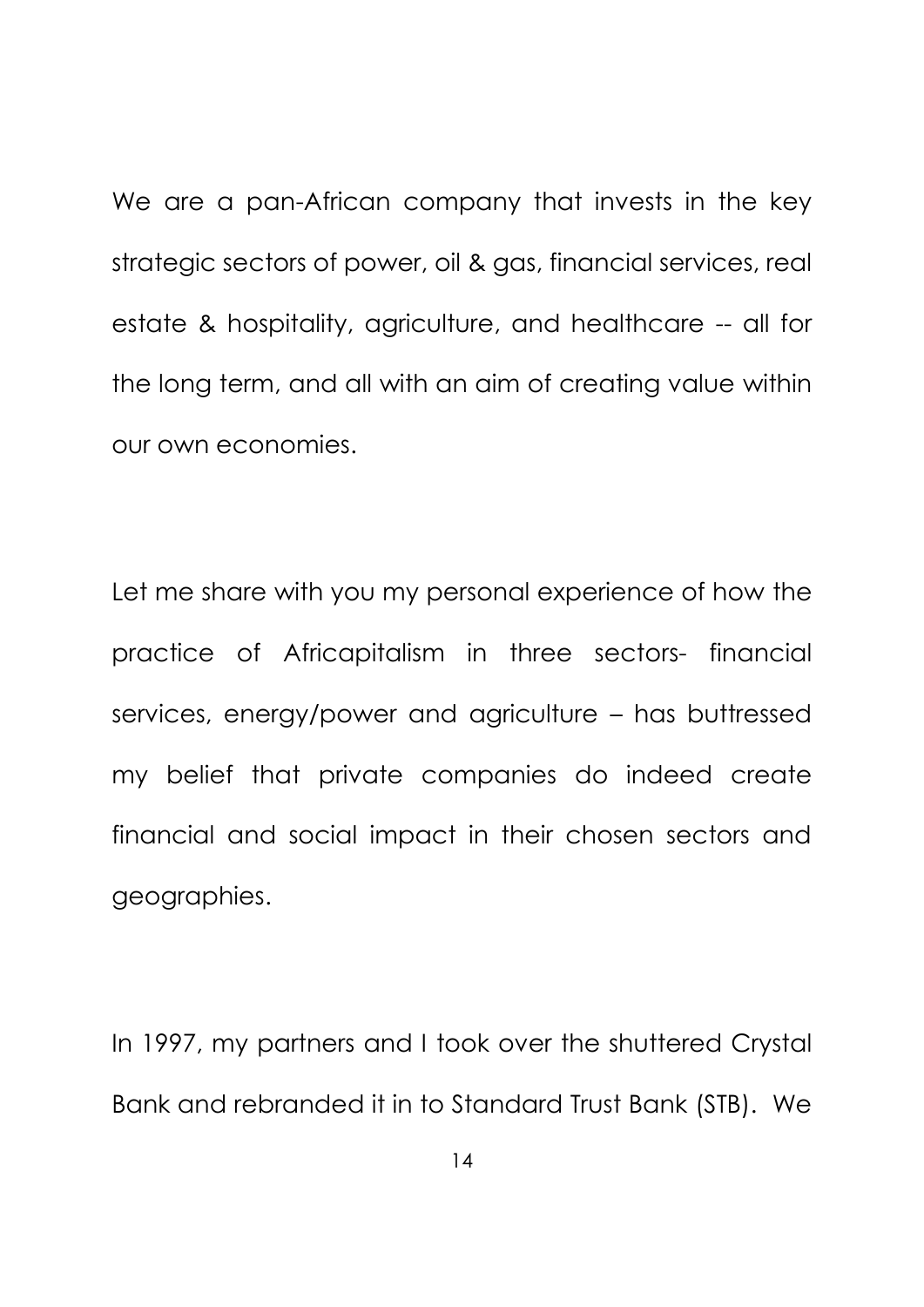were small but out-performing most of the other banks in Nigeria across a variety of metrics. We achieved unprecedented growth through innovation and by pursuing down-market customers who had not previously had bank accounts. This approach fueled an amazing growth trajectory for the bank, but also helped create a culture of responsibility and accountability, facilitated payments, and opened up access to credit for tens of thousands of financially disenfranchised Nigerians.

Though economic profit was our primary motivation, we democratized access to banking first in Nigeria, and then across Africa in the process. This had a formidable impact on my understanding of how a business, even in pursuit of profit can simultaneously deliver a meaningful social return as well.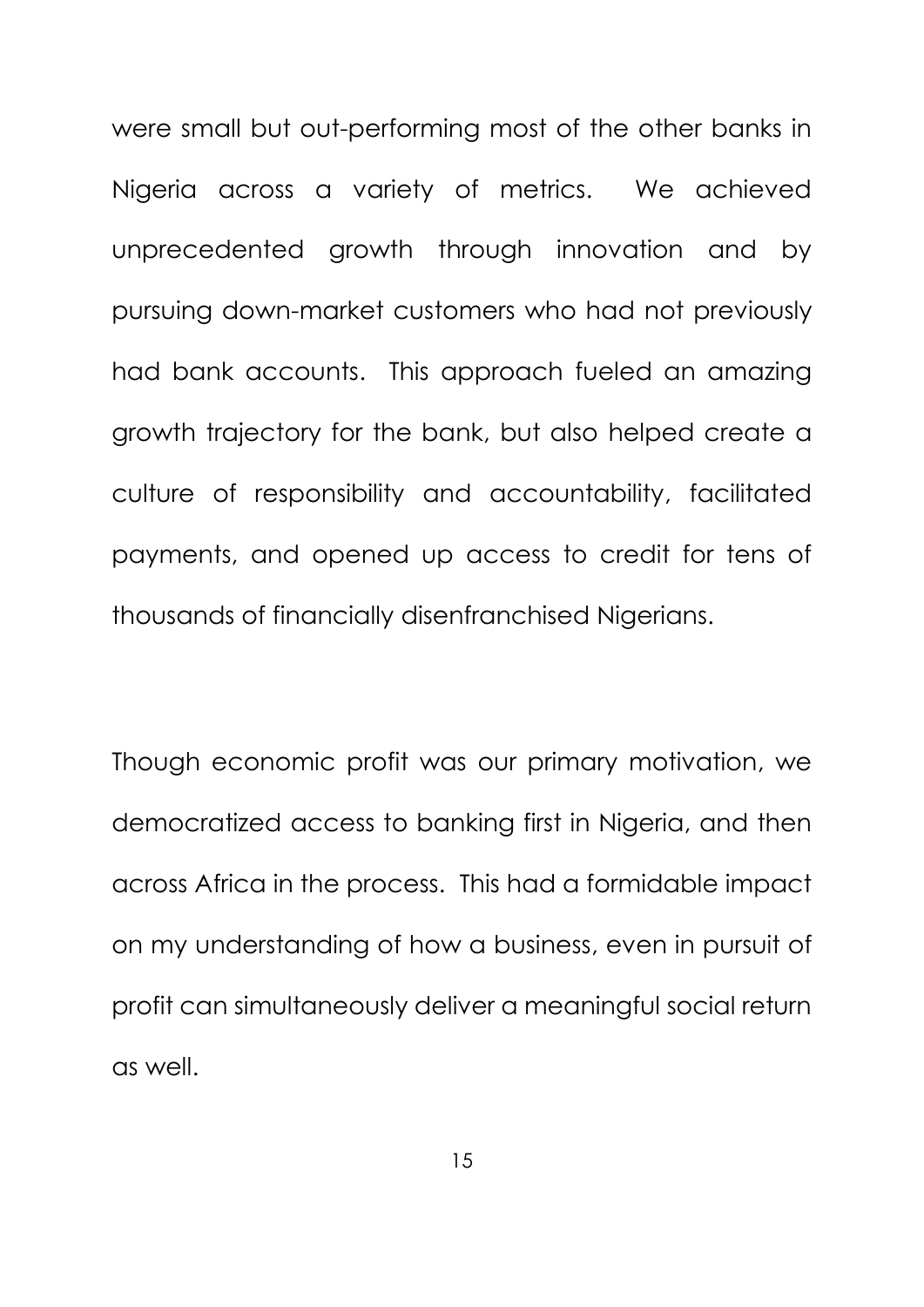The success of STB allowed us to merge with the much larger United Bank for Africa (UBA) in 2005. However, we had the vision of expanding financial inclusion beyond Nigeria and facilitating intra-African transactions, so we opened bank subsidiaries in 18 other countries across Africa, often allowing customers in some previously underbanked economies to open bank accounts with zero balance.

That strategic calculation to be patient and democratize access to banking services has paid off.

Today the United Bank for Africa has over 7 million customers in 19 African countries - supported by over 20,000 employees - and through our financial platforms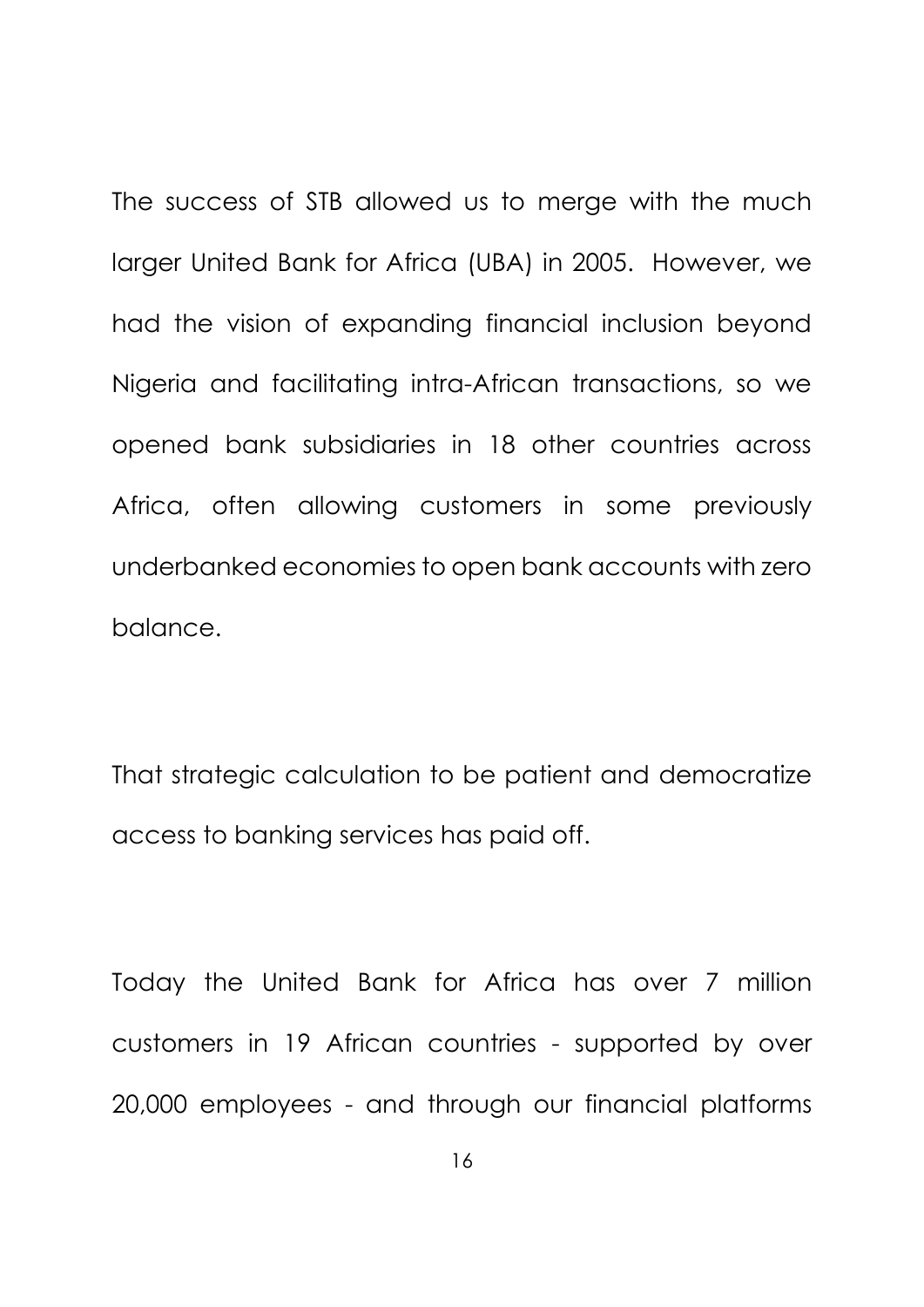and transactions, we are facilitating regional integration and development.

For our pan-African growth strategy – this was part of the equation – the social impact that would be created through a pan-African financial institution was something we were aiming for.

The story is documented for you all to read in an upcoming publication called "Africans Investing in Africa" that was co-funded by the Tony Elumelu Foundation and the Oppenheimer Family's Brenthurst Foundation, and includes an introduction by Oxford's own Professor Paul Collier.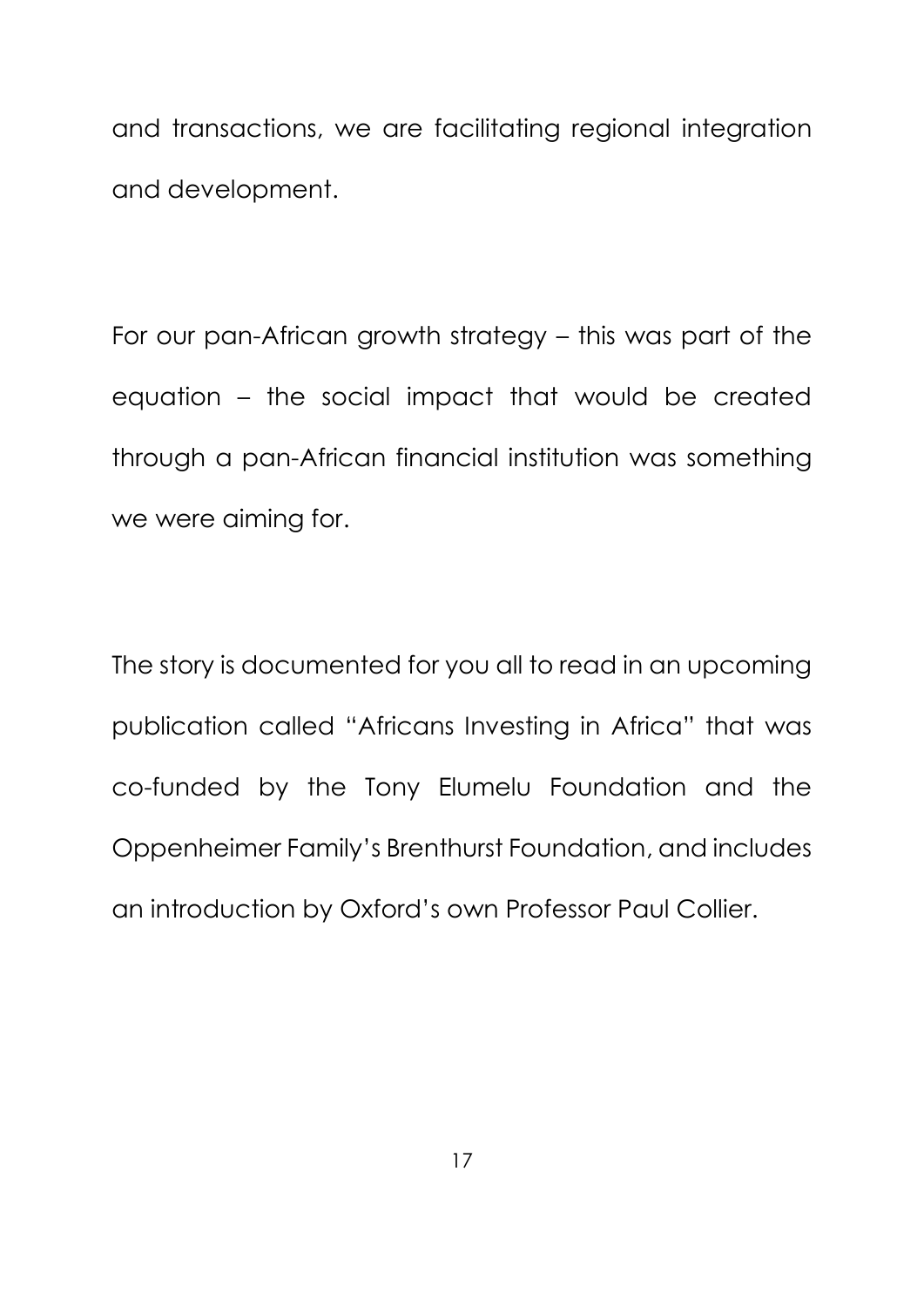Making financial services available to the unbanked in Nigeria and across Africa: *that* is Shared Purpose- *that* is Africapitalism.

In the power sector, Heirs Holdings recognized that over half of Nigeria's population of 170 million lacks access to power of any kind and we as a country only generate 10% of the 40,000MW our economy needs to meet our basic domestic consumption needs. So, our subsidiary, Transcorp, acquired a plant that was producing only 160MW of its 1,000 MW capacity under government control, and doubled the output within four months of us taking over ownership in November, 2013.

The plant now operates at 610 MW and we are currently upgrading and expanding the plant to generate 2,000 MW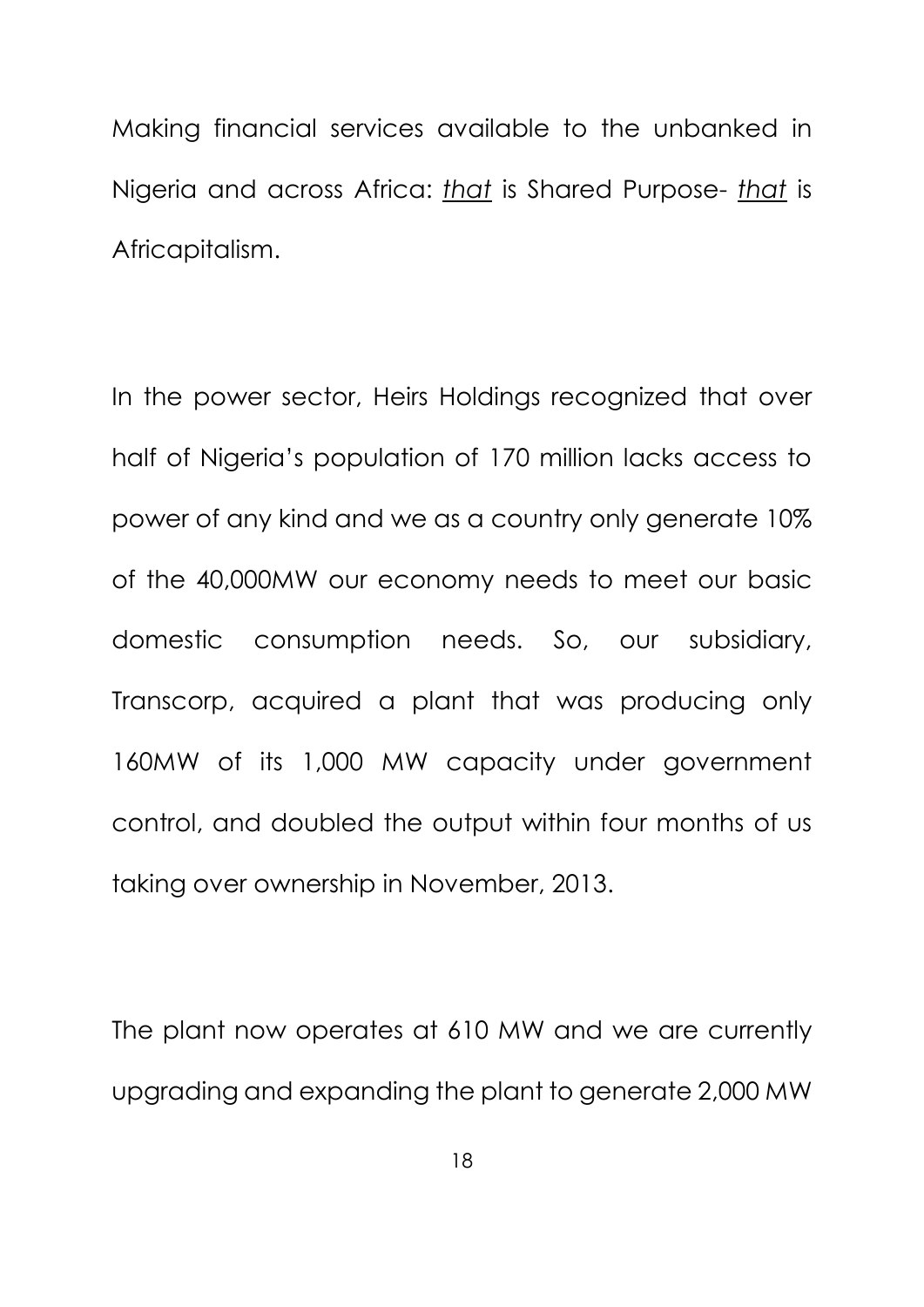with partners like GE. Our ambition is to generate 25% of the country's power supply, regardless of total generating capacity in the nation.

We made this investment with the intent of realizing profit for our shareholders, but also to unlock other economic opportunities, like new businesses and expansions which create new jobs - all of which will come as a result of reliable and affordable access-to-power and lower operating costs.

We know megawatts on the grid, means more electricity for homes, hospitals, businesses, and very importantly, more homework at night.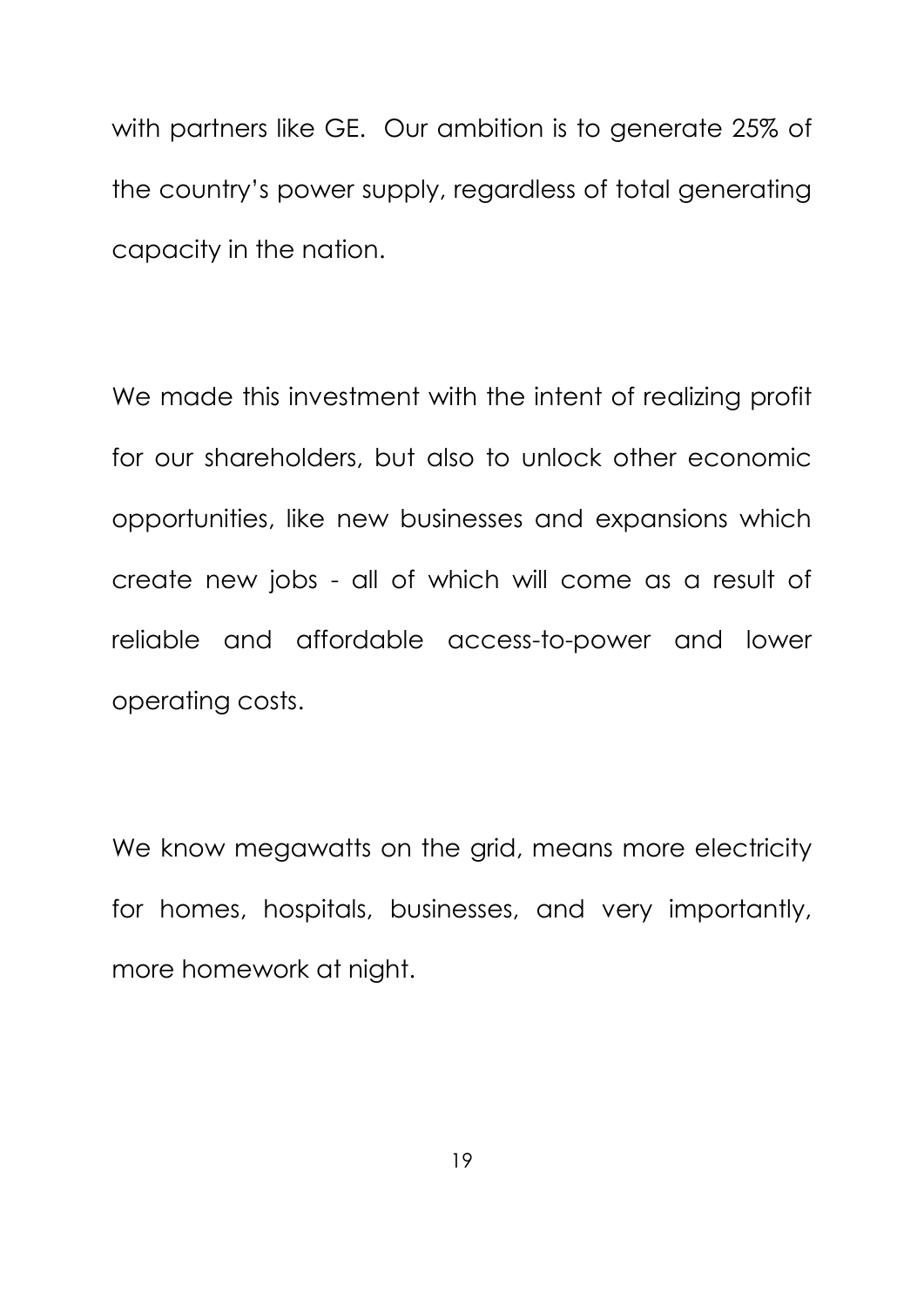And we are doing it within the framework of the national power plan. So what is good for Heirs Holdings is good for Nigeria and her citizens.

#### *That is shared purpose- that is Africapitalism.*

The last experience I will share is in the agriculture sector, which is a strategic sector in just about any African country, though unfortunately normally treated as a social sector rather than one with real business opportunities. We know that 70% of employed people in Africa work in the agriculture sector, and agriculture accounts for about 30% of the GDP of most African countries.

Yet, our farmers who provide the very sustenance that fuels our bodies, our creativity and our economies, are among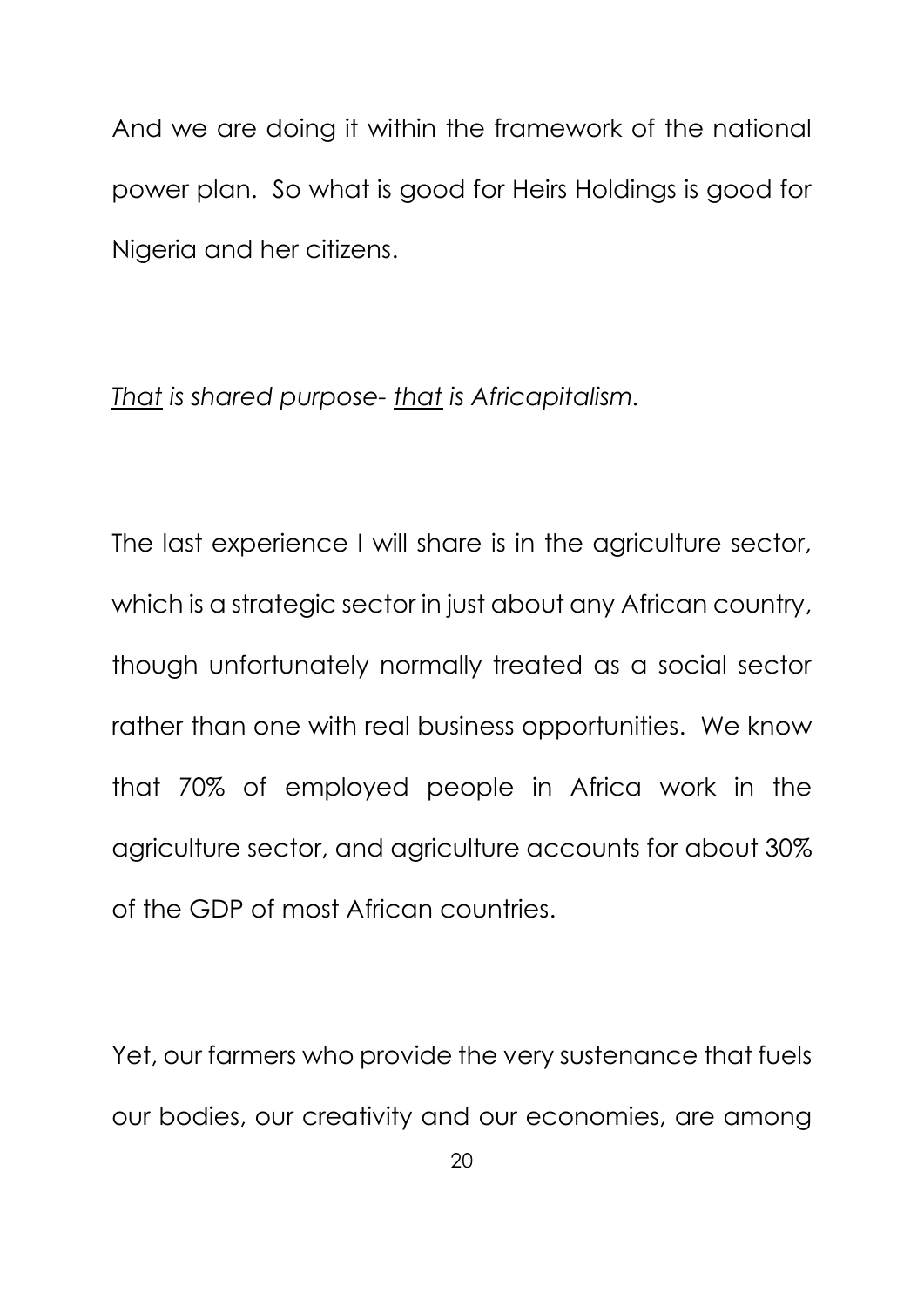the poorest among us. With the recognition that 50% of the population gains by 2050 will come from Africa and that the AU member countries have prioritized the agriculture sector, my company invested along with Nicholas Berggruen, an American investor, in 'Africa Exchange Holdings' (AFEX) to establish commodity exchanges in key markets across Africa. We started with the East Africa Exchange (EAX) in Rwanda, leveraging the amazing enabling environment put in place by President Kagame and his team, and then expanded to Nigeria where we recently became the first private company to secure a commodities exchange licence. We are planning to expand to Kenya, Uganda, and Tanzania over the next few months.

21 AFEX and EAX place our smallholder farmers at the *center* of our business model because they are the most critical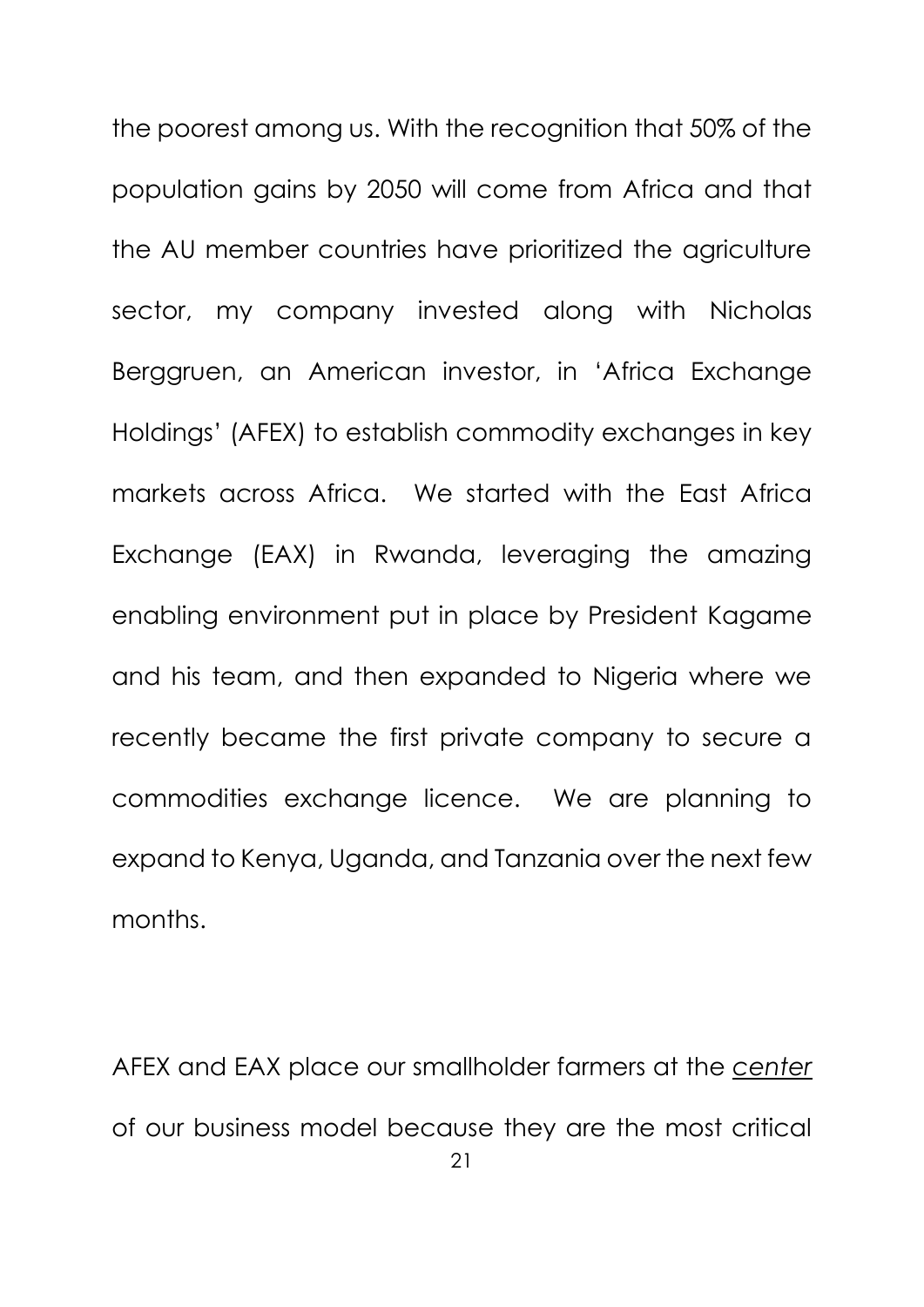actors in any food security strategy in Africa. Our model was to create commercial platforms that will:

1. help farmers to reduce post-harvest losses through warehousing.

2. give them access to multiple and competing buyers in more markets,

3. provide farmers with access to credit and financial products, making them bankable; and

4. give manufacturers a reliable supply of raw materials and quality assurance.

Thus, our activities also stimulate the financial services and manufacturing industries, and we are doing it by treating agriculture as a business, not a welfare program, by treating small farmers as business partners, not charity cases.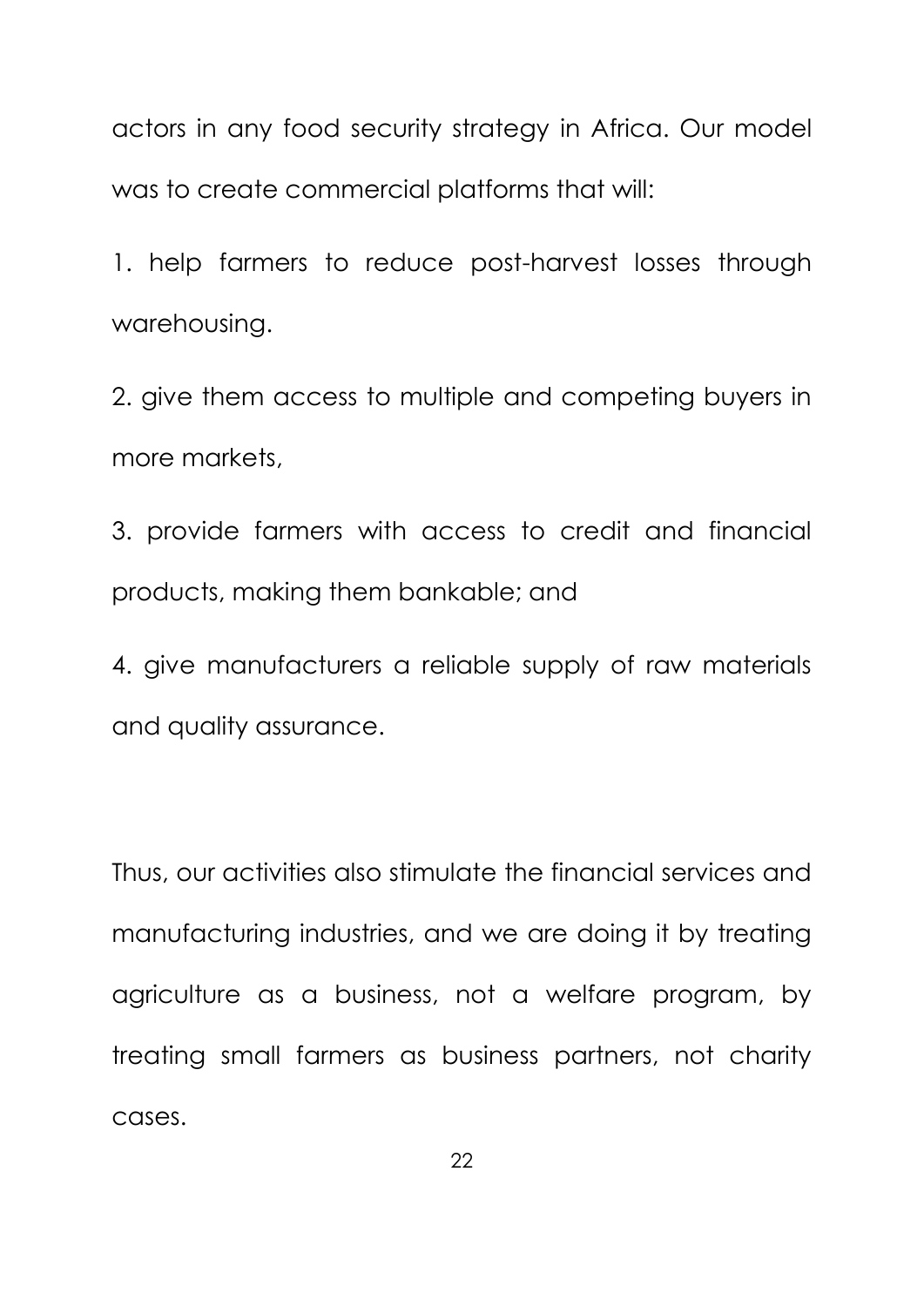The overall effect of this business model is to increase farmer incomes in a far more sustainable manner than any aid programme, transform their lives and communities, and promote food security and rural economic transformation across Africa.

Another example from outside the Heirs Holdings Group, is that of Dangote Industries. This company used to be the largest importer of cement and numerous other basic commodities in Nigeria. However, since they converted their operations to local manufacturing and began creating significant local value, they have not only grown to become the biggest company listed on the Nigerian Stock Exchange, creating thousands of jobs in Nigeria, but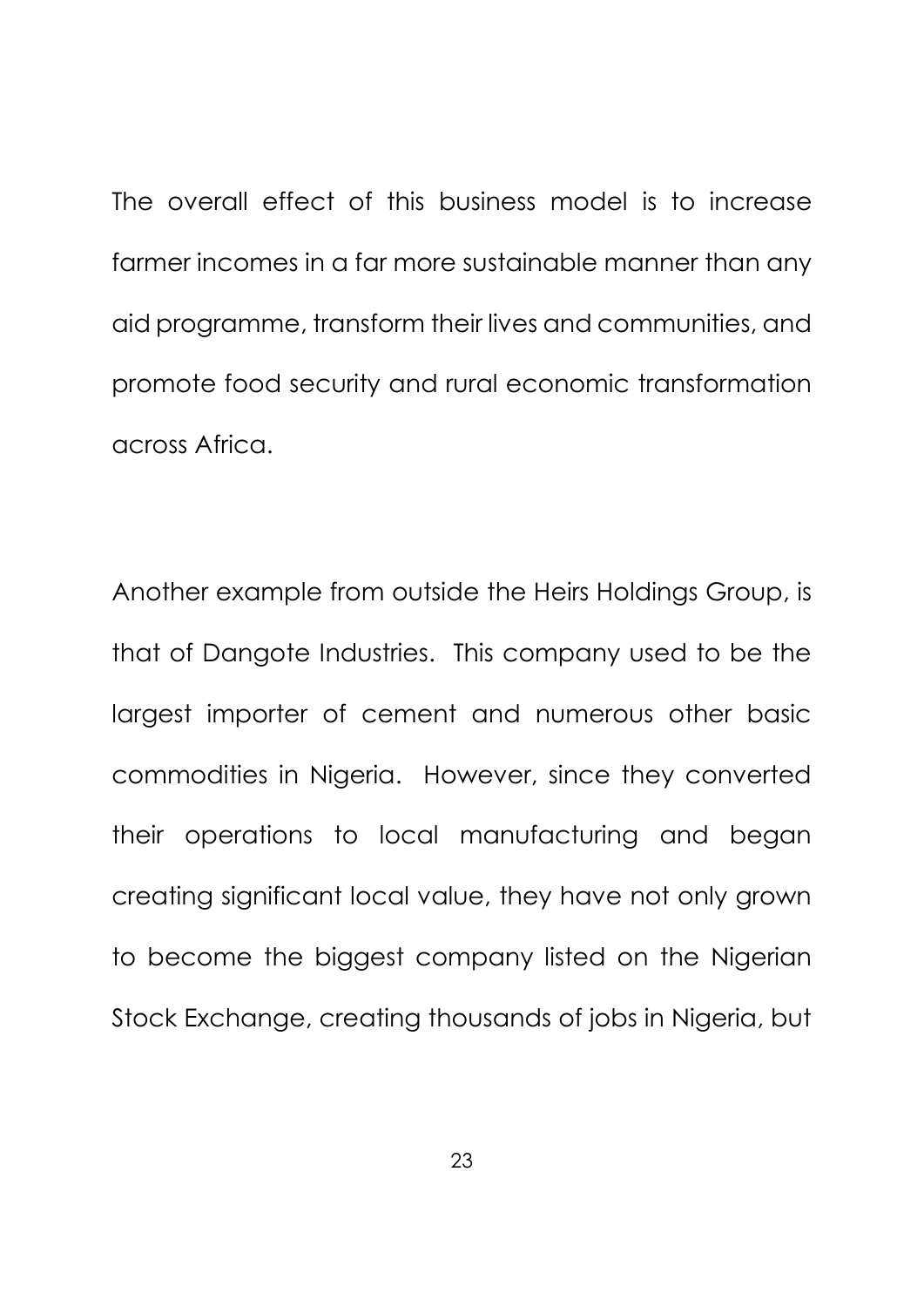their model has increased demand for their product and they are now operating in six different African countries.

*That is shared purpose- that is Africapitalism.*

The beauty of Africapitalism is that it is not restricted to only indigenous African businesses, though as African business leaders we must set the example for others to follow.

Some multinationals have already followed this path in Africa. I recently heard a case study of two multinational FMCG companies in Nigeria who 30 years ago had roughly equal market share. One of the companies invested significantly in local manufacturing and linking to domestic supply chains, while the other maintained an import driven model. The company that invested locally is now seven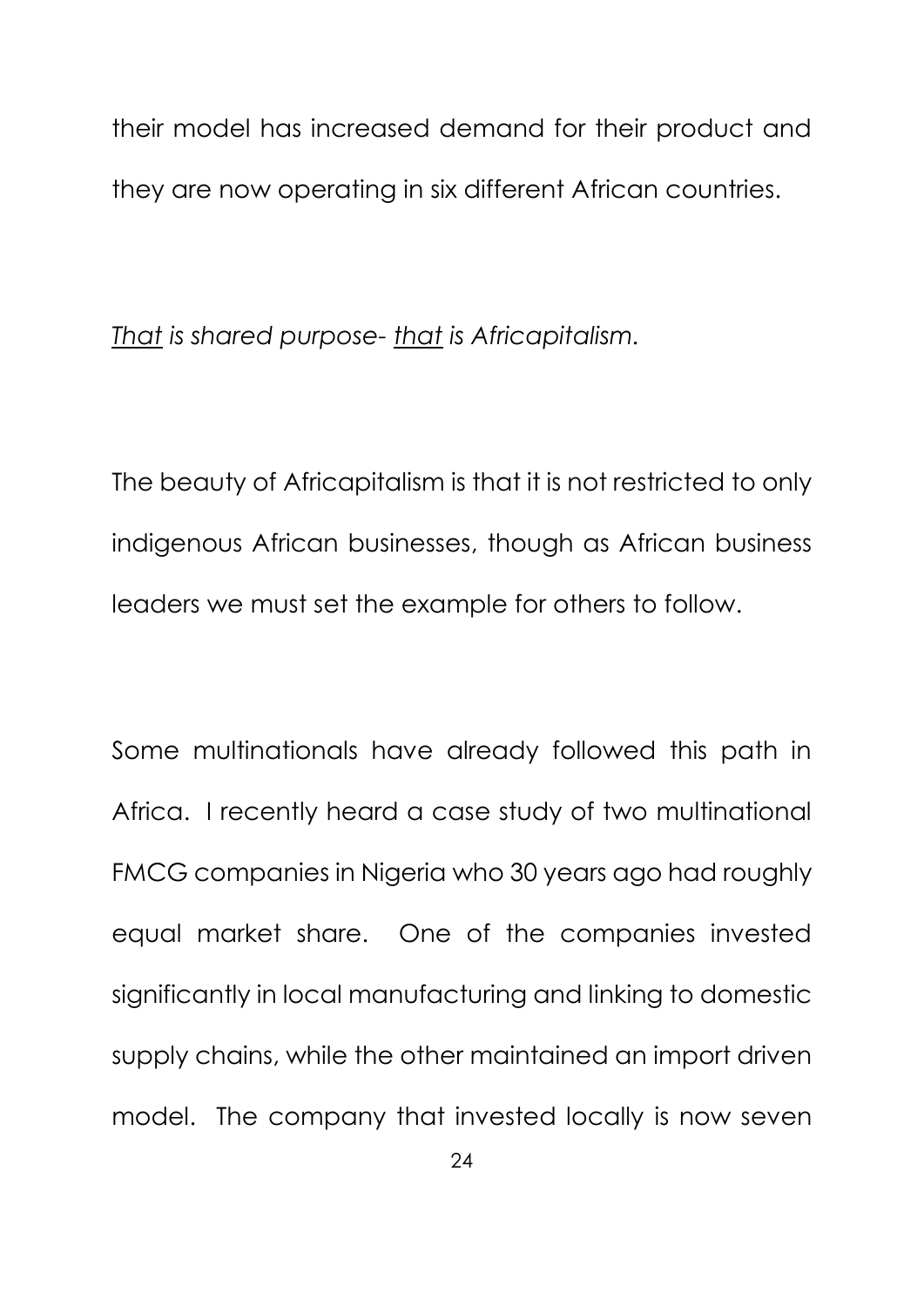times the size of the one that did not, and the laggard company is now struggling to catch up by – you guessed it, investing in local manufacturing and linking to local supply chains.

Africapitalism is really the way in which all existing and future local and foreign investors can and should develop their investment plans for Africa. They must separate themselves from the traditional investors who have collectively extracted trillions of dollars' worth of riches from beneath the African soil, or grown in the African soil, while delivering little to no enduring tangible opportunities for the economic advancement of the millions living on the surface.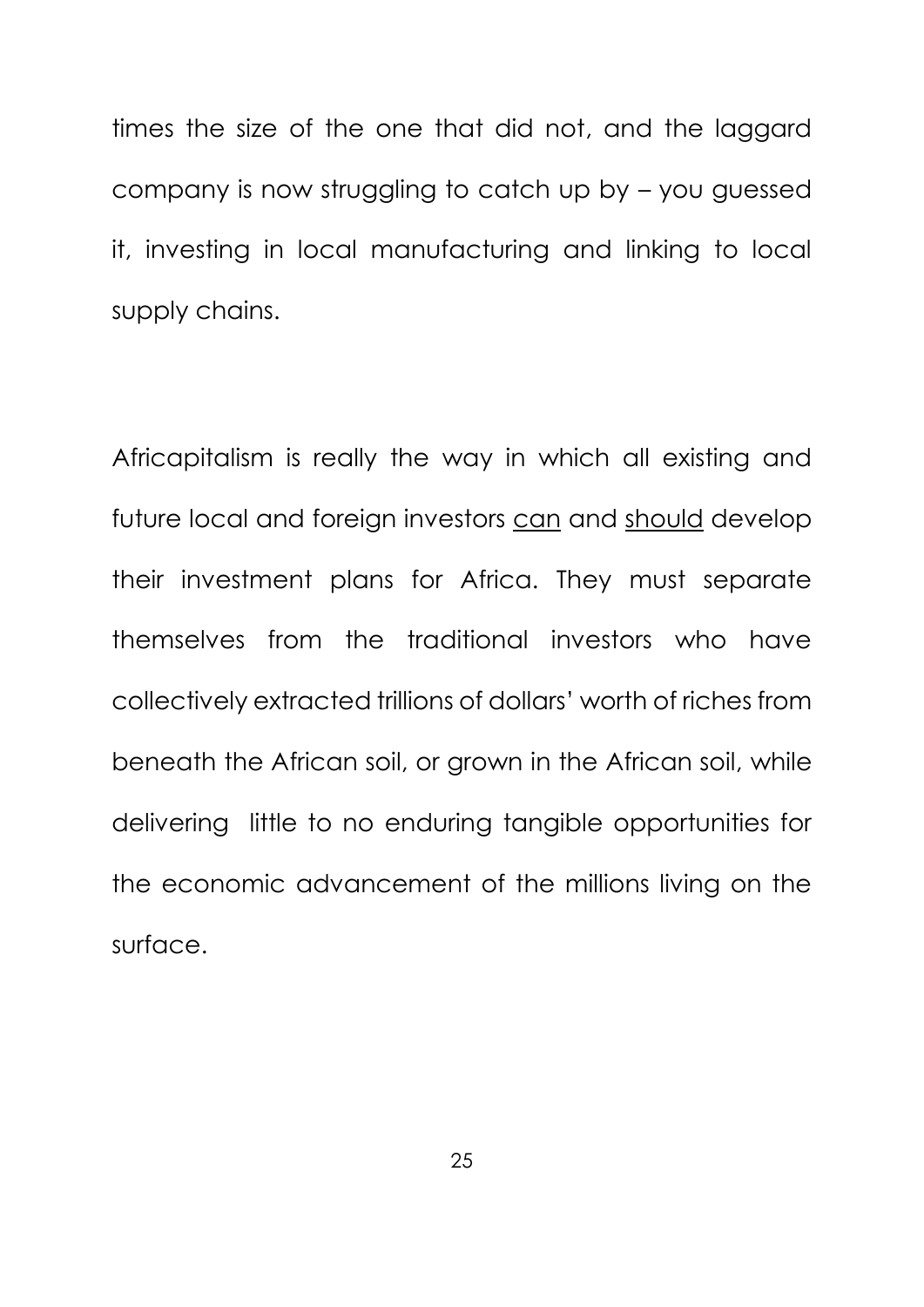To be clear, the *"Shared purpose"* inherent in Africapitalism does *not* absolve governments of their role in advancing development.

In fact, "Shared Purpose" means everyone has a role: business, government, philanthropies, NGOs, and multilateral institutions alike. Africapitalism is the nexus between the ability of the private sector to create value and the government's creation of a business-friendly environment. These two roles have become further intertwined and even mutually dependent and mutually reinforcing to create an equitable, inclusive, and prosperous Africa.

**Enhancing the impact of Africapitalism through Entrepreneurship**

26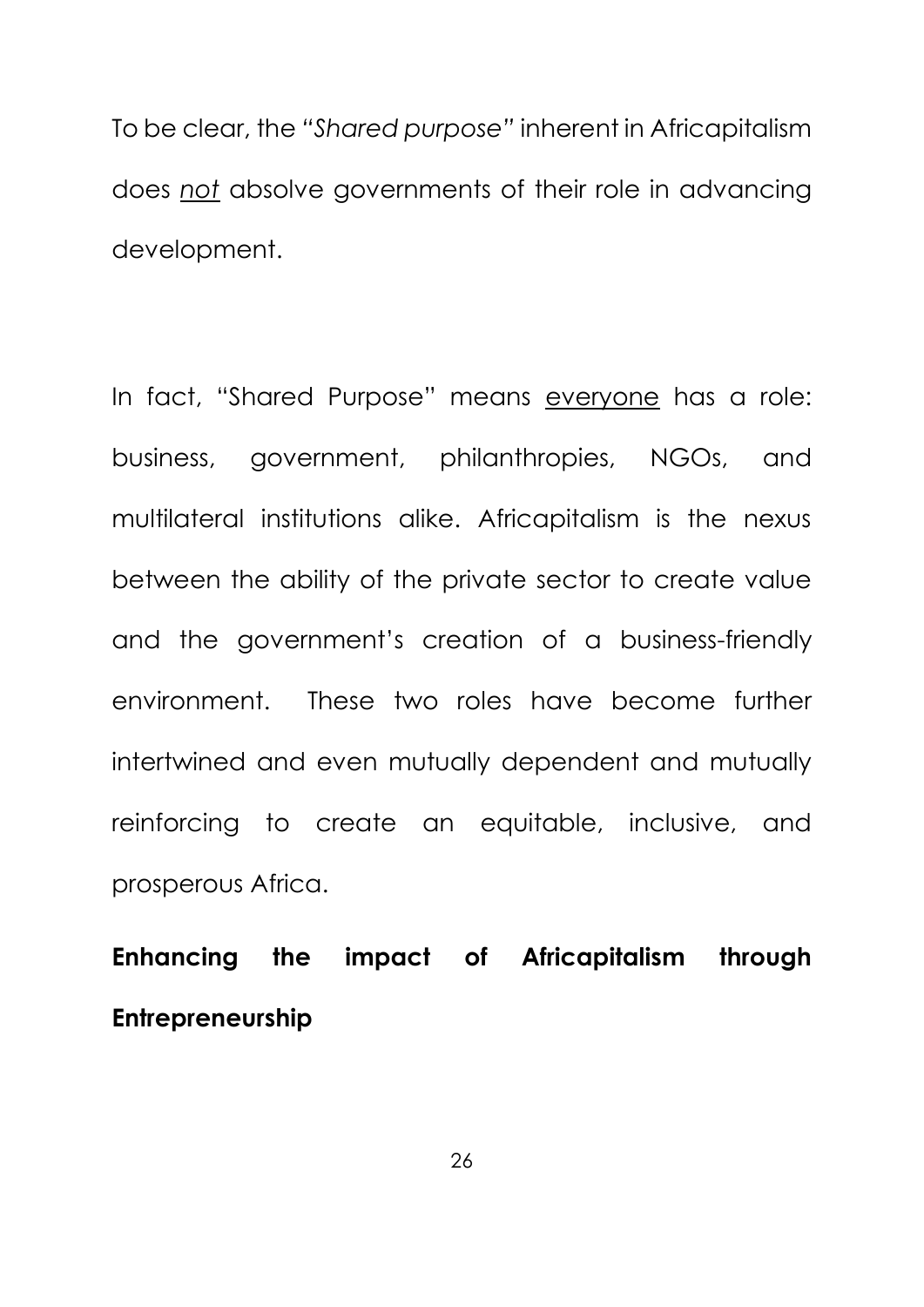Now I want to talk about how companies can recreate this virtuous cycle of development through economic empowerment. Many companies, particularly those in commodity-dependent economies, need to redouble their efforts to incorporate emerging local entrepreneurs into the value chain of their businesses. This not only helps to create jobs and build local capacity, it also helps to insulate their businesses from breaks in their supply chain caused by external shocks.

For instance, Coca-Cola pursued a concerted strategy of sourcing juice concentrate and other raw material for its beverages in local markets across Africa. This is creating opportunities for local fruit growers, aggregators, and transporters while also supporting local agri-processing and the local beverage industry. It has helped create entire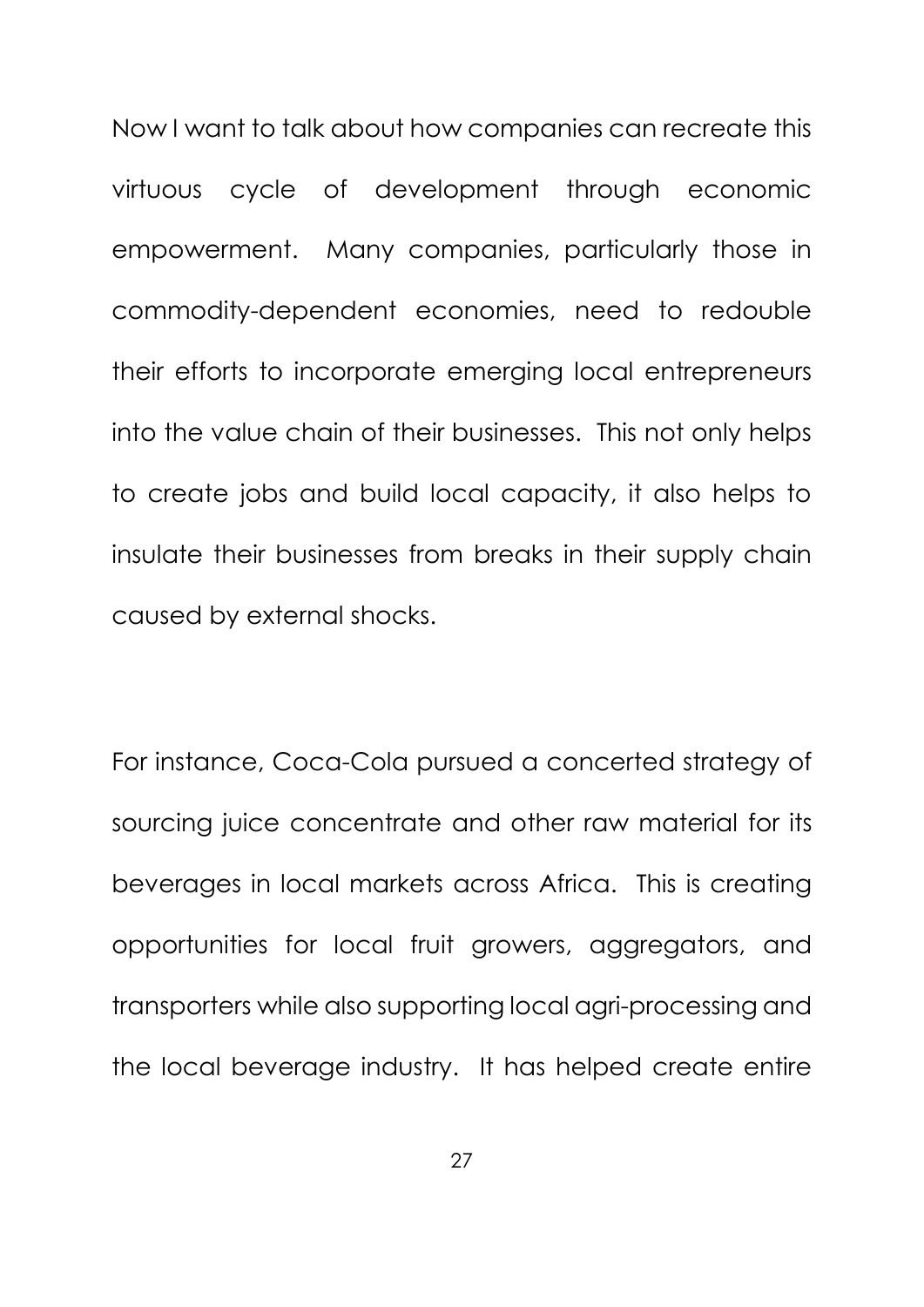supply chains of entrepreneurs where there was formerly none.

I am proud to say that Transcorp's agribusiness subsidiary, Teragro, the first company in Nigeria to process our abundant oranges, pineapples, and mangos into concentrate, is the most recent addition to the Coca Cola local supply chain in Africa.

Coca-Cola, Transcorp, and Dangote Cement's activities are examples of local value creation, a key pillar of Africapitalism. Companies that incorporate local value creation will be both more sustainable and more profitable in Africa in the long-term. In addition, by investing in local economies and creating local jobs, they are also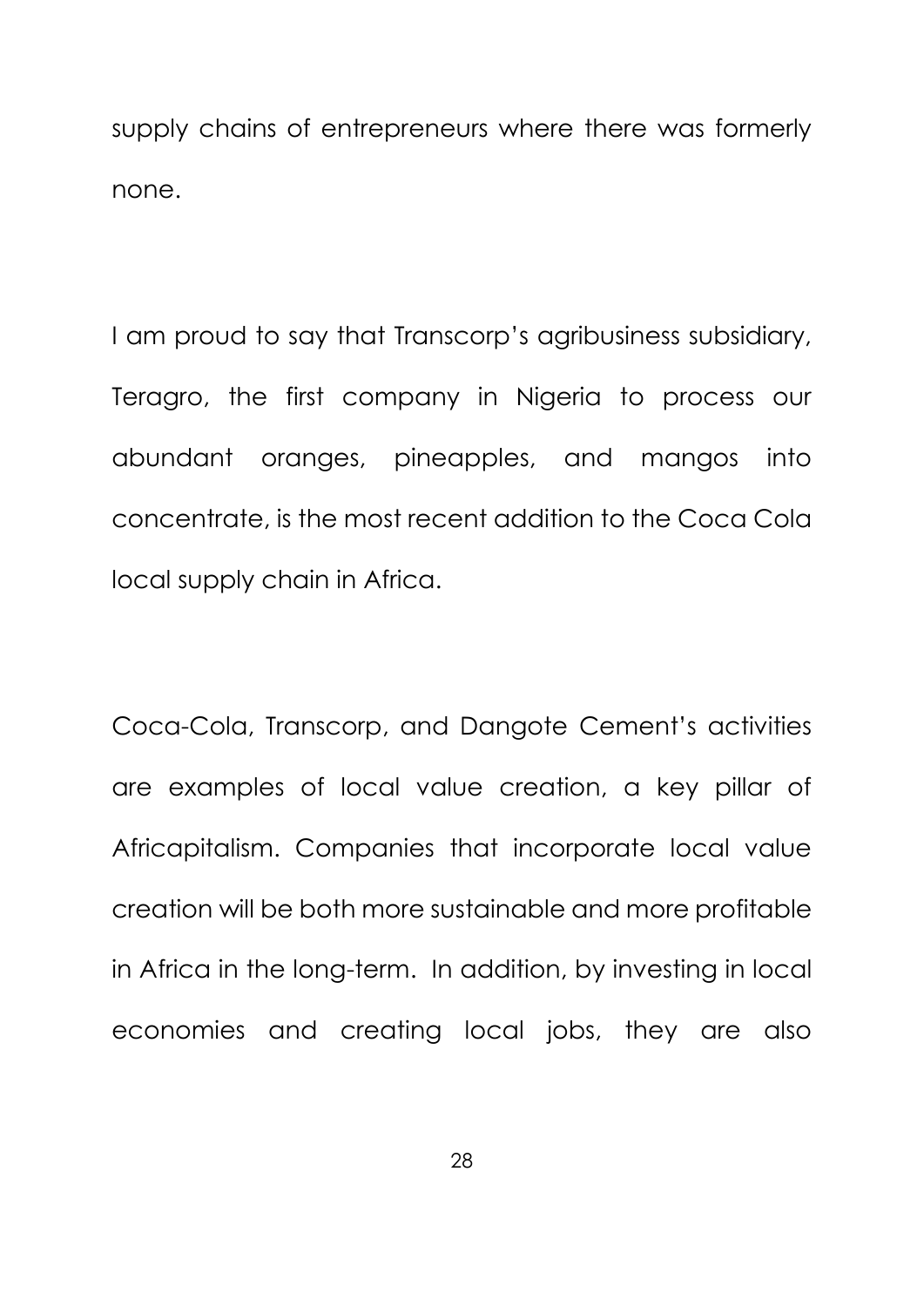increasing the pool of those who can afford their products and services.

### **CONCLUSION**

Africapitalism is a call-to-action for businesses to make decisions that will increase economic and social wealth, and promote development in the communities and nations in which they operate. Such a decision will ultimately help businesses become more profitable as the communities they serve become well-off consumers, healthy and better educated employees, and even entrepreneurs who go on to become suppliers and service providers – and consumers.

As students who will soon enter the workforce, your generation is more conscious of the way in which business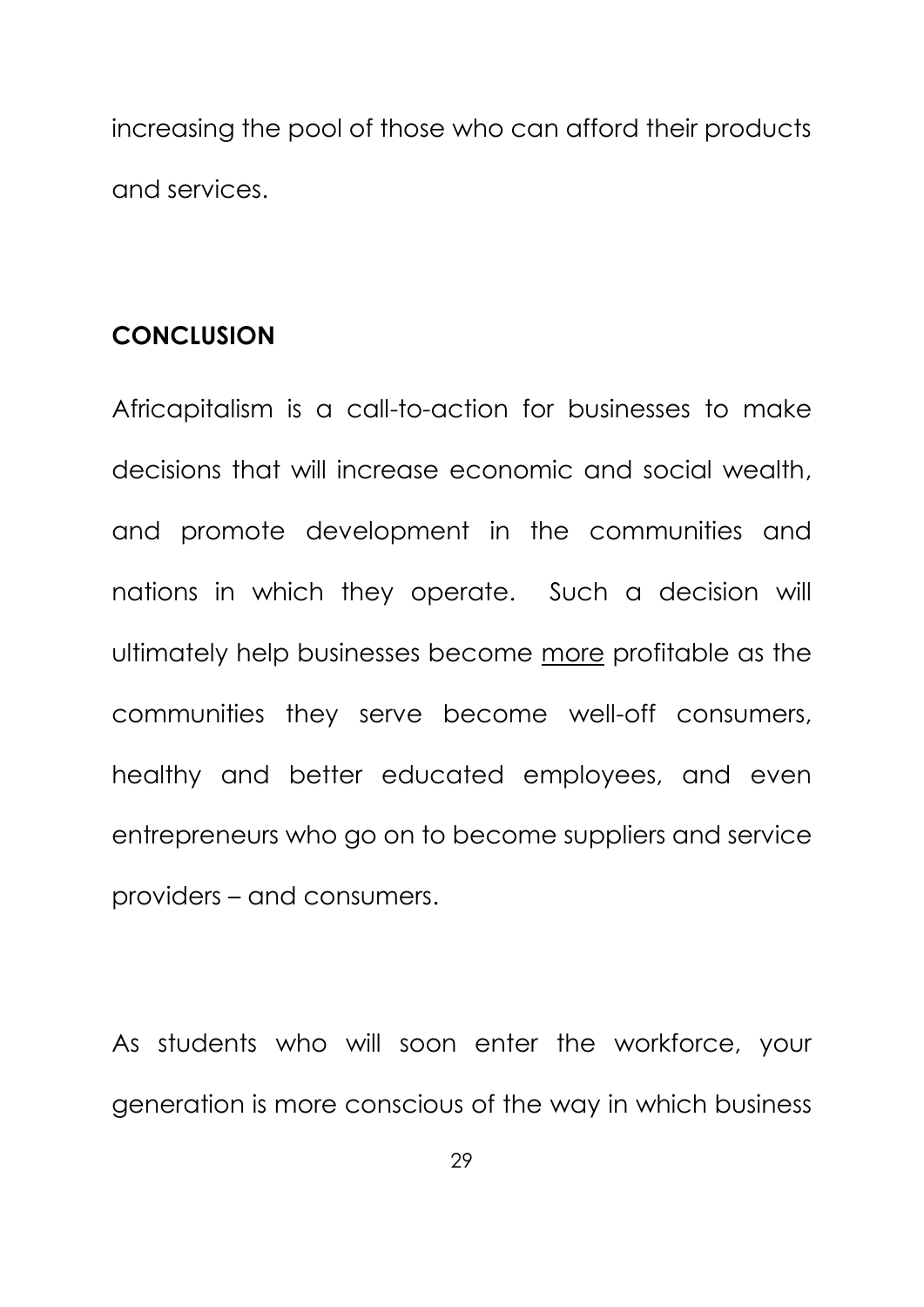is conducted than any other generation before you. This is expected considering you live in a time when the earth's population is stretching our resources to the limit, and when income inequality is more pronounced than ever. If you do not care about how business is conducted your very futures may be at stake.

What kind of employer do you want to be?

One that maximizes short-term profits by taking the shortest route to profitability, uncaring or sometimes even to the detriment of the local community?

**Or one that takes a** longer-term view and that practices patience in the pursuit of profits while building up the capacity of the community?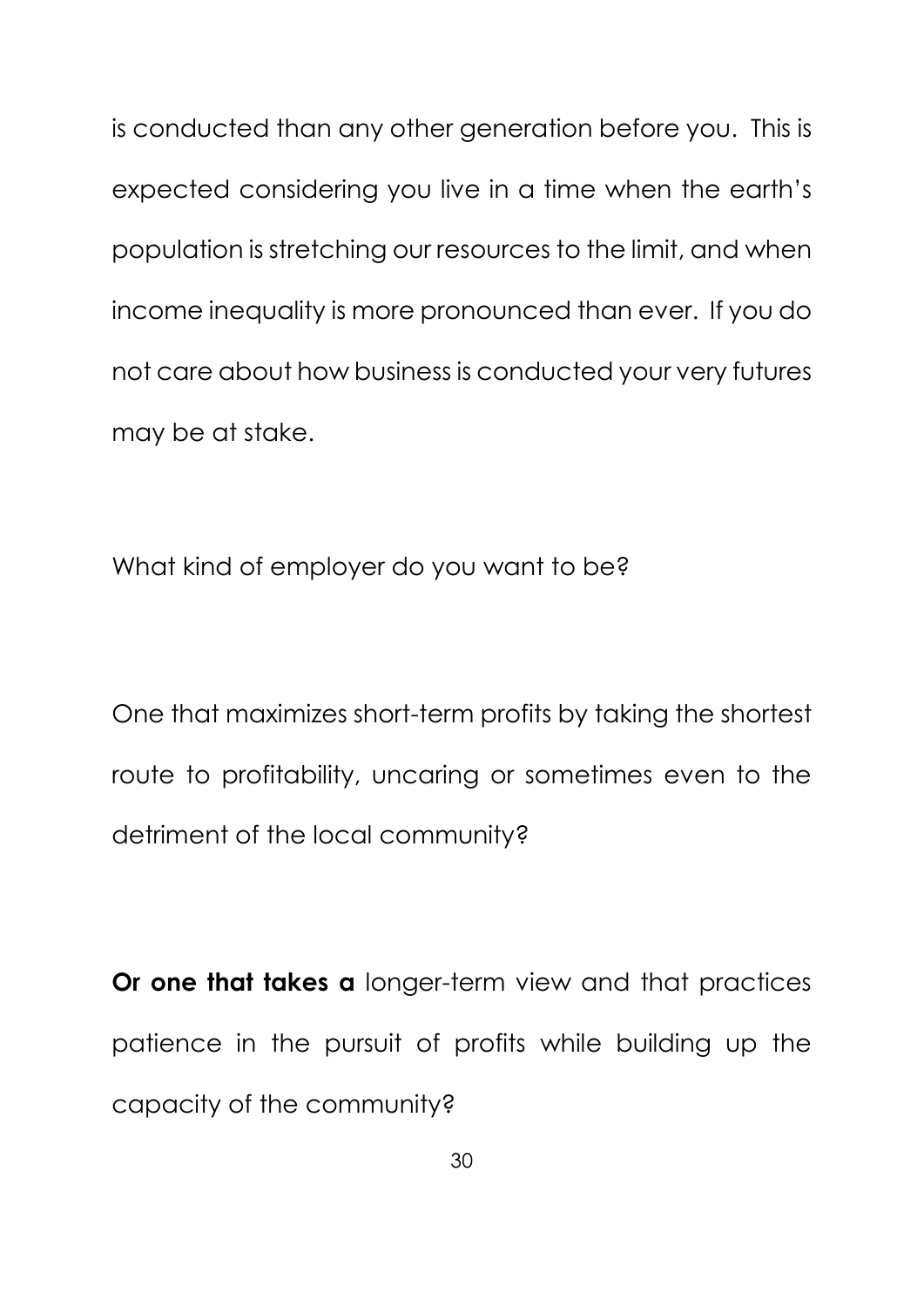As consumers, who would you want to buy your products from?

As investors, who would you want to invest your capital in?

Africapitalism's call-to-action is to use your power as individuals - employees, employers, investors, and consumers – and for almost all of you – leaders in the public, private and social sectors – to support the kind of business practices that lift up society whilst making profits.

You are the world's future leaders and the most important determinant of Africapitalism's success or failure can be boiled down to that single, but complex imperative: leadership.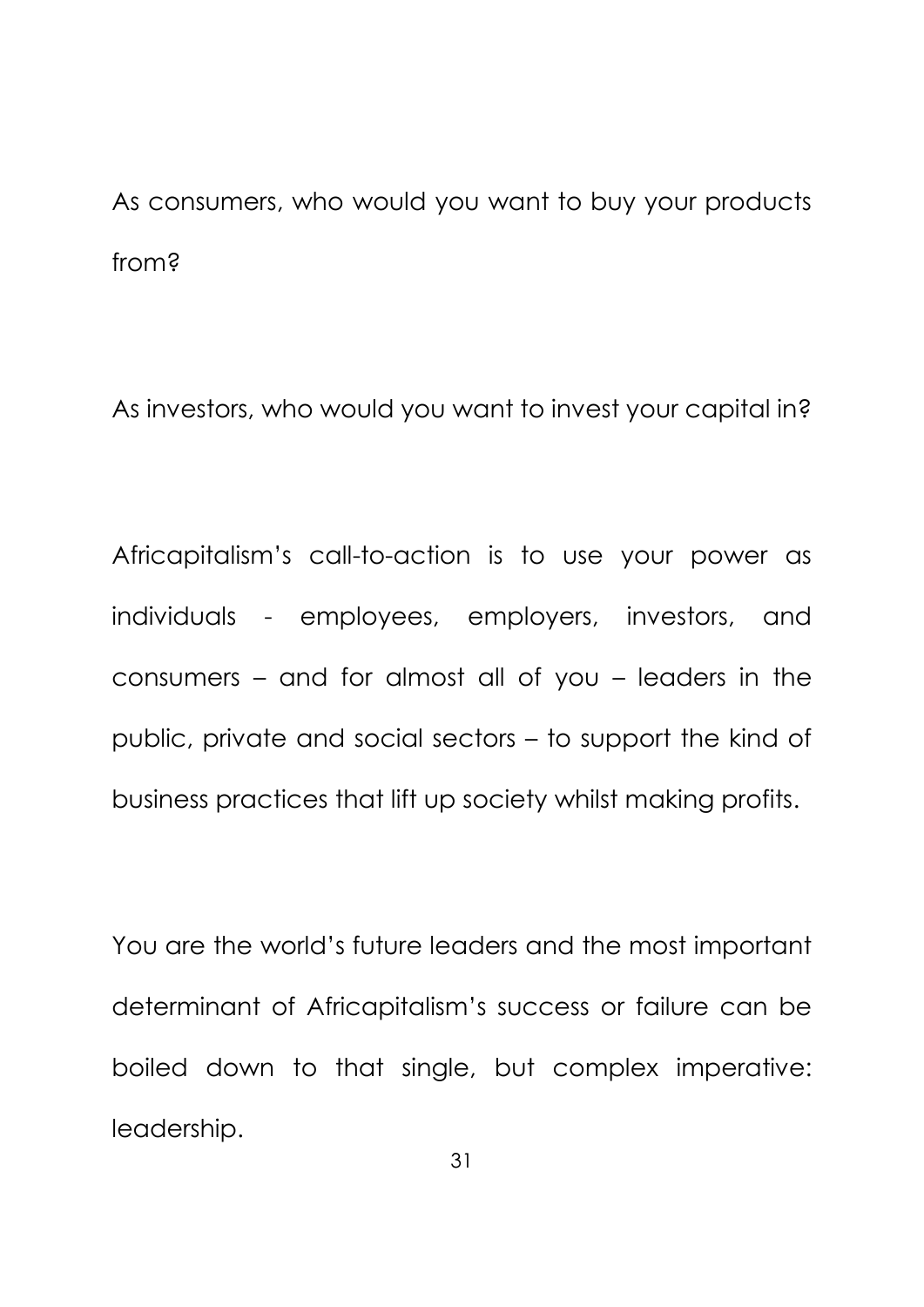A true leader is one who remains committed to a higher purpose that most others do not yet see.

The old business model of a myopic pursuit of profit above all else is at best imprudent and, at worst, reckless in our increasingly interconnected and interdependent world.

As future leaders, you must therefore shape how businesses need to change in order to address the complex challenges of the 21st Century, not just for Africa, but for the entire world.

It won't be easy, but nothing worth having ever is.